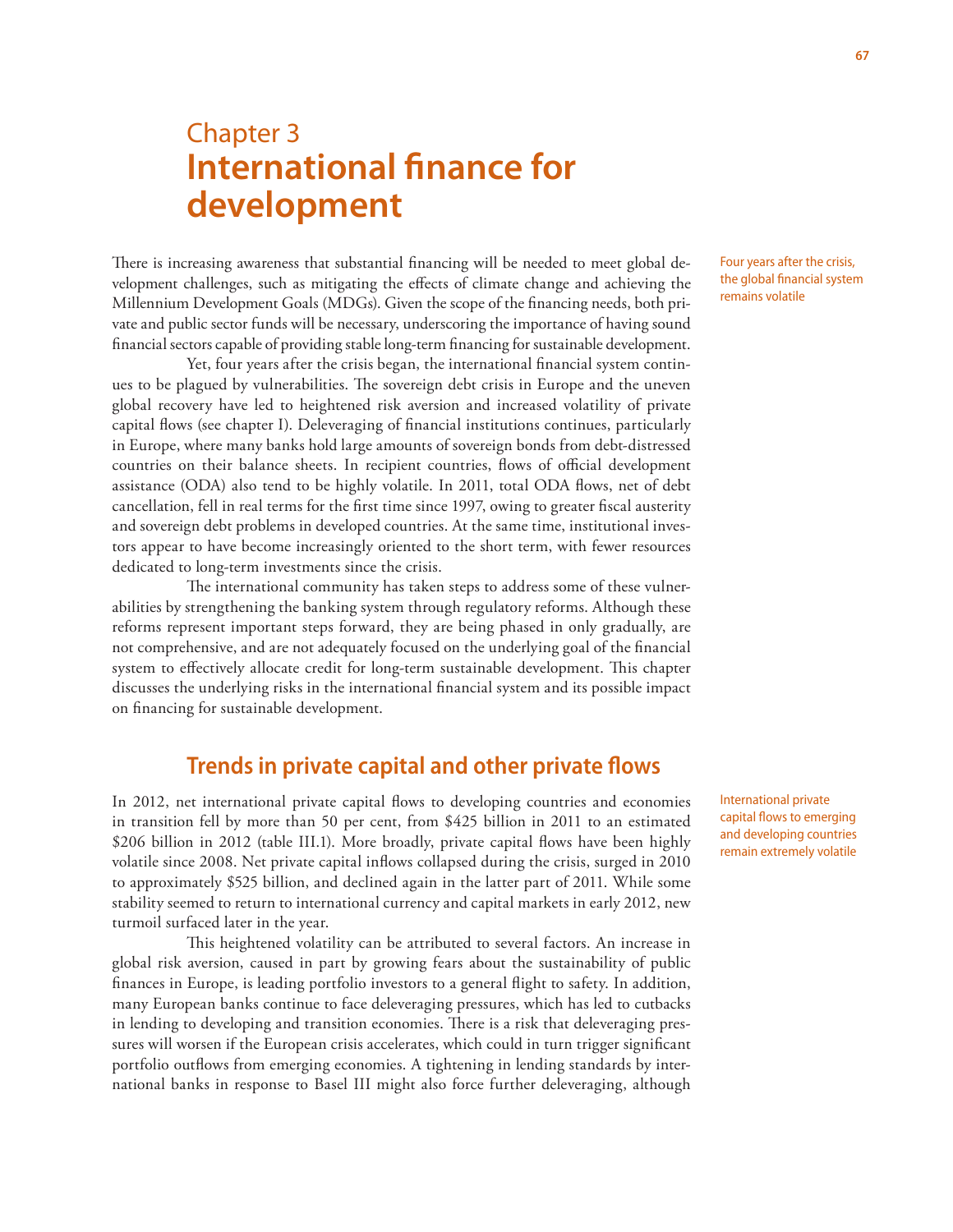such an effect is likely to be rather muted because of the long phase-in period of some of its elements. In addition, signs of an economic slowdown in some leading developing economies (like Brazil, China and India) have reduced flows to these countries.

At the same time, other factors have encouraged increased inflows into developing countries. Weaknesses in developed economies have led some investors to diversify out of troubled advanced economy markets and into developing country markets.**1** In addition, extremely high global liquidity brought on by the exceptional monetary policy measures imposed in response to the crisis—such as the third round of quantitative easing in the United States—has depressed yields in some developed countries to close to zero. As a result, a search for better yields has led to an increase in short-term investments in countries with higher interest rates (often referred to as the carry trade).

This diverse set of pressures has created increased volatility and impacted different types of flows in different ways. Overall, given that much of the positive inflows are driven by a search for short-term yields resulting from low interest rates in developed countries, fixed-income investments have experienced more positive trends than equity portfolio investment and foreign direct investment (FDI).

#### Table III.1

| Net financial flows to developing countries and economies in transition, 1999-2013 |  |  |  |
|------------------------------------------------------------------------------------|--|--|--|
|------------------------------------------------------------------------------------|--|--|--|

|                                       | Average annual flow |          |          |          |          |          |                 |
|---------------------------------------|---------------------|----------|----------|----------|----------|----------|-----------------|
|                                       | 1999                | 2003     |          |          |          |          |                 |
|                                       | $-2002$             | $-2008$  | 2009     | 2010     | 2011     | 2012a    | $2013$ <b>b</b> |
| <b>Developing countries</b>           |                     |          |          |          |          |          |                 |
| Net private capital flows             | 59.1                | 200.2    | 450.2    | 525.4    | 424.7    | 206.1    | 300.0           |
| Net direct investment                 | 151.9               | 251.7    | 253.1    | 332.1    | 435.9    | 374.4    | 371.7           |
| Net portfolio investment <sup>c</sup> | $-31.7$             | $-39.5$  | 36.6     | 91.0     | 33.7     | 50.1     | 59.2            |
| Other net investment <sup>d</sup>     | $-61.1$             | $-12.0$  | 160.5    | 102.4    | $-44.8$  | $-218.4$ | $-130.9$        |
| Net official flows                    | $-9.3$              | $-88.6$  | 8.1      | 32.6     | $-94.3$  | $-36.4$  | $-64.7$         |
| Total net flows                       | 49.8                | 111.6    | 458.3    | 558.0    | 330.4    | 169.7    | 235.3           |
| Change in reserves <sup>e</sup>       | $-121.7$            | $-630.2$ | $-706.5$ | $-914.8$ | $-777.1$ | $-558.8$ | $-636.9$        |
| <b>Africa</b>                         |                     |          |          |          |          |          |                 |
| Net private capital flows             | 7.3                 | 16.6     | 31.2     | 0.0      | 14.3     | 36.2     | 47.3            |
| Net direct investment                 | 14.9                | 32.4     | 49.1     | 34.6     | 45.4     | 44.6     | 52.4            |
| Net portfolio investment <sup>c</sup> | $-1.9$              | $-4.9$   | $-15.7$  | 1.8      | $-11.0$  | 2.6      | 6.8             |
| Other net investment <sup>d</sup>     | $-5.8$              | $-10.9$  | $-2.2$   | $-36.5$  | $-20.1$  | $-11.0$  | $-11.9$         |
| Net official flows                    | $-1.4$              | $-8.7$   | 20.1     | 30.0     | 22.1     | 27.1     | 28.3            |
| Total net flows                       | 5.9                 | 7.9      | 51.3     | 29.9     | 36.5     | 63.3     | 75.6            |
| Change in reserves <sup>e</sup>       | $-8.9$              | $-58.5$  | 1.2      | $-27.4$  | $-32.8$  | $-35.9$  | $-43.1$         |
| <b>East and South Asia</b>            |                     |          |          |          |          |          |                 |
| Net private capital flows             | 17.0                | 99.6     | 301.0    | 387.2    | 208.8    | 10.7     | 94.6            |
| Net direct investment                 | 62.3                | 123.4    | 79.4     | 193.2    | 224.4    | 171.2    | 158.1           |
| Net portfolio investment <sup>c</sup> | $-17.9$             | $-31.3$  | 27.2     | 50.9     | $-7.1$   | $-10.3$  | 2.5             |
| Other net investment <sup>d</sup>     | $-27.5$             | 7.5      | 194.5    | 143.0    | $-8.6$   | $-150.2$ | $-65.9$         |
| Net official flows                    | $-1.5$              | $-6.5$   | 19.3     | 15.8     | 9.2      | 2.0      | 3.2             |
| Total net flows                       | 15.5                | 93.1     | 320.4    | 403.0    | 218.0    | 12.6     | 97.7            |
| Change in reservese                   | $-105.1$            | $-425.6$ | $-664.2$ | $-689.9$ | $-525.5$ | $-254.5$ | $-373.6$        |

**1** International Monetary Fund (IMF), *Global Financial Stability Report: Restoring Confidence and Progressing on Reforms*, October 2012.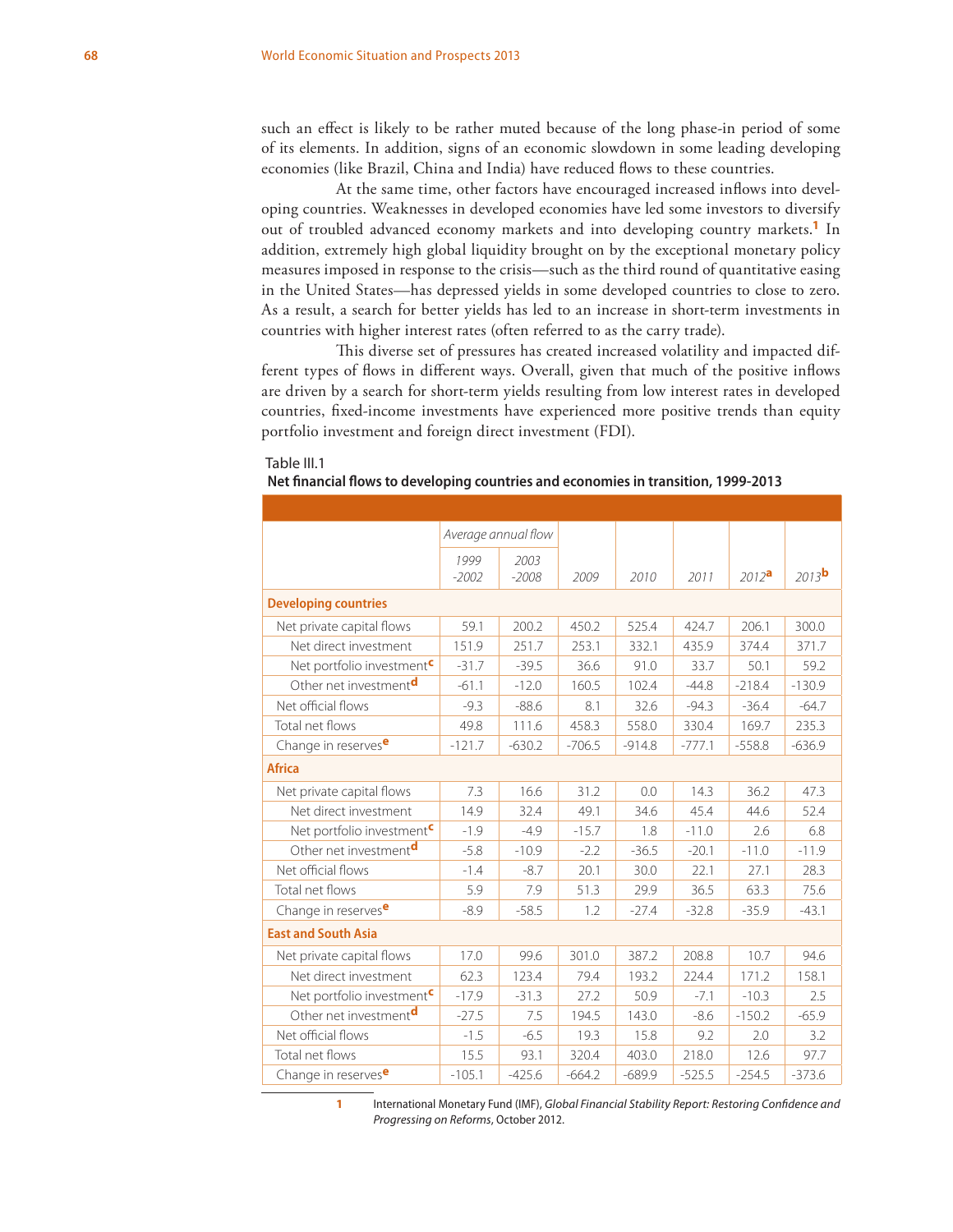| Table III.1 (cont'd)                   |                     |         |         |          |          |          |                 |
|----------------------------------------|---------------------|---------|---------|----------|----------|----------|-----------------|
|                                        | Average annual flow |         |         |          |          |          |                 |
|                                        | 1999                | 2003    |         |          |          |          |                 |
|                                        | $-2002$             | $-2008$ | 2009    | 2010     | 2011     | 2012a    | $2013$ <b>b</b> |
| <b>Western Asia</b>                    |                     |         |         |          |          |          |                 |
| Net private capital flows              | $-5.8$              | 53.3    | 96.0    | 74.6     | 52.7     | 45.1     | 55.0            |
| Net direct investment                  | 6.2                 | 35.7    | 56.1    | 29.7     | 39.1     | 37.9     | 42.0            |
| Net portfolio investment <sup>c</sup>  | $-5.2$              | 6.3     | 42.2    | 39.2     | 37.8     | 56.1     | 47.5            |
| Other net investment <sup>d</sup>      | $-6.9$              | 11.4    | $-2.3$  | 5.8      | $-24.2$  | $-48.8$  | $-34.5$         |
| Net official flows                     | $-11.5$             | $-67.3$ | $-66.8$ | $-56.5$  | $-153.9$ | $-126.1$ | $-149.7$        |
| Total net flows                        | $-17.3$             | $-13.9$ | 29.1    | 18.2     | $-101.2$ | $-81.0$  | $-94.7$         |
| Change in reserves <sup>e</sup>        | $-7.5$              | $-91.1$ | 6.5     | $-92.8$  | $-99.4$  | $-198.6$ | $-166.1$        |
| <b>Latin America and the Caribbean</b> |                     |         |         |          |          |          |                 |
| Net private capital flows              | 40.7                | 30.7    | 22.0    | 63.6     | 148.9    | 114.2    | 103.1           |
| Net direct investment                  | 68.4                | 60.3    | 68.5    | 74.6     | 126.9    | 120.7    | 119.3           |
| Net portfolio investment <sup>c</sup>  | $-6.7$              | $-9.6$  | $-17.0$ | $-1.0$   | 14.0     | 1.9      | 2.5             |
| Other net investment <sup>d</sup>      | $-21.0$             | $-20.0$ | $-29.5$ | $-10.0$  | 8.0      | $-8.4$   | $-18.6$         |
| Net official flows                     | 5.0                 | $-6.1$  | 35.5    | 43.2     | 28.3     | 60.6     | 53.6            |
| Total net flows                        | 45.7                | 24.6    | 57.5    | 106.9    | 177.1    | 174.8    | 156.7           |
| Change in reserves <sup>e</sup>        | $-0.2$              | $-55.0$ | $-50.0$ | $-104.7$ | $-119.4$ | $-69.8$  | $-54.1$         |
| <b>Economies in transition</b>         |                     |         |         |          |          |          |                 |
| Net private capital flows              | $-2.6$              | 38.8    | $-49.8$ | $-19.9$  | $-56.2$  | $-55.5$  | $-31.8$         |
| Net direct investment                  | 5.9                 | 29.1    | 23.1    | 13.0     | 19.8     | 9.9      | 13.9            |
| Net portfolio investment <sup>c</sup>  | 0.8                 | 0.6     | $-10.2$ | 9.6      | $-28.9$  | $-6.5$   | $-3.8$          |
| Other net investment <sup>d</sup>      | $-9.3$              | 9.0     | $-62.7$ | $-42.5$  | $-47.1$  | $-58.9$  | $-41.8$         |
| Net official flows                     | $-3.5$              | $-14.2$ | 46.4    | 1.6      | $-17.8$  | $-21.7$  | $-27.8$         |
| Total net flows                        | $-6.2$              | 24.6    | $-3.4$  | $-18.3$  | $-74.0$  | $-77.2$  | $-59.6$         |
| Change in reserves <sup>e</sup>        | $-15.4$             | $-74.8$ | $-11.7$ | $-51.2$  | $-27.5$  | $-26.6$  | $-17.6$         |

**Source**: International Monetary Fund (IMF), World Economic Outlook database, October 2012.

**Note**: The composition of developing countries above is based on the country classification located in the statistical annex, which differs from the classification used in the World Economic Outlook. See also footnote 5 in Chapter I.

- **a** Preliminary.
- **b** Forecasts.
- **c** Including portfolio debt and equity investment.

**d** Including short- and long-term bank lending, and possibly including some official flows owing to data limitations.

**e** Negative values denote increases in reserves.

# Portfolio flows and cross-border bank lending

The recent decline in international capital inflows has been mainly on account of a collapse in cross-border interbank flows (referenced under "net private flows" in table III.1), as well as a drop in equity portfolio flows.**2** Although commercial bank lending to developing countries had been following a path of gradual recovery in many countries, deleveraging pressures continue to be felt, especially from European banks. The impact of declining cross-border bank lending has been greatest in emerging Europe and Central Asia, which

**2** Bank for International Settlements (BIS), "International Banking and Financial Market Developments", BIS Quarterly Review, June 2012.

Emerging Europe and Central Asia are most affected by declining crossborder bank lending…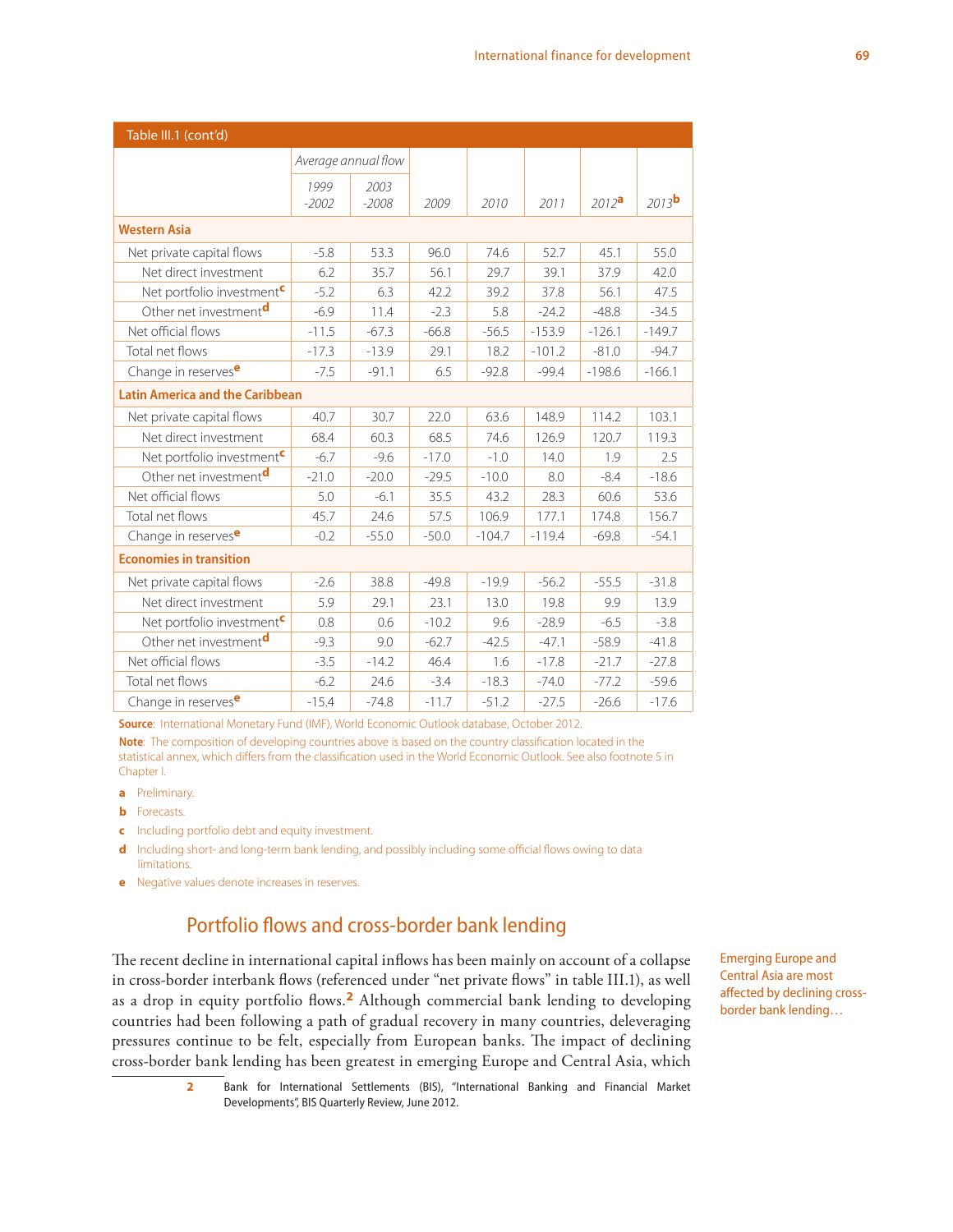have the most direct exposures to banks in the European Union (EU).**3** There is evidence that deleveraging in the European banking sector has especially affected trade financing,**<sup>4</sup>** which in many countries comprises a large share of short-term borrowing. Trade-oriented small- and medium-sized enterprises (SMEs) from lower-income countries, in particular, have faced a sharp shortfall in funding.

In contrast, developing country fixed-income instruments have become more attractive to investors in recent months. Sovereign bond spreads on emerging market external debt tightened in the second half of 2012 from over 400 basis points at the beginning of June to about 290 basis points in late-November, after widening for much of 2011, indicating an increase in demand (see chapter I, figure I.10). Similarly, more capital has moved towards domestic bond markets of developing countries.**5** There is also evidence that investors chose to hedge currency risk selectively rather than withdraw from the developing country bond markets—which limit portfolio bond outflows during spells of heightened risk aversion**6**—although this could reflect illiquidity in some domestic bond markets, not sustained demand for the products.

### Foreign direct investment

FDI tends to be more stable than portfolio investment and bank lending (although the volatility of FDI flows increased somewhat in recent years, as discussed below). FDI remains a major component of private capital flows to developing countries. While FDI rose sharply in 2011, reaching approximately \$436 billion, it fell in the latter part of the year, as well as in 2012. Furthermore, FDI remains concentrated in a few regions and countries. Most FDI flowing to developing countries is going to Asia and Latin America. Only 10 per cent of inward FDI goes to Africa. Furthermore, the distribution of FDI flows within Africa remains uneven, with more than 80 per cent of the capital going to natural resource-rich economies. Nonetheless, FDI comprises the dominant share of private capital flows to LDCs. FDI fell in 2012

> Outward FDI from developing and transition economies has become increasingly significant, with a large proportion directed towards other developing and transition economies. However, their share in global FDI outflows declined from 31 per cent in 2010 to 26 per cent in 2011, mainly owing to a significant decline in outward FDI from Latin America and the Caribbean as foreign affiliates of some Latin American transnational companies repaid loans to their parent firms. Nevertheless, the overall levels of FDI flowing from developing and transition economies remained high from a historical perspective.

### Remittances

Remittances are estimated to increase by 6.5 per cent in 2012

Remittances from workers abroad have continued increasing and for many developing countries have become a critical source of foreign-exchange earnings. Income from worker remittances as recorded in balance-of-payments statistics totalled \$406 billion in 2012, representing a year-on-year increase of about 6.5 per cent.**7** For some countries, it is a

- **3** World Bank, *Global Economic Prospects: Maintaining progress amid turmoil*, January 2012.
- **4** This could be partly owing to Basel III regulations on trade finance, as may be inferred from data presented in World Bank, *Global Economic Prospects: Managing growth in a volatile world*, June 2012, Finance annex, pp. 43-51.
- **5** IMF, Global Financial Stability Report, op. cit.
- **6** World Bank, *Global Economic Prospects: Managing growth in a volatile world*, op. cit.
- **7** The real size of remittances, though, is probably larger, given that many remittances are channelled through informal mechanisms that are not recorded.

...with trade finance in low-income countries particularly impacted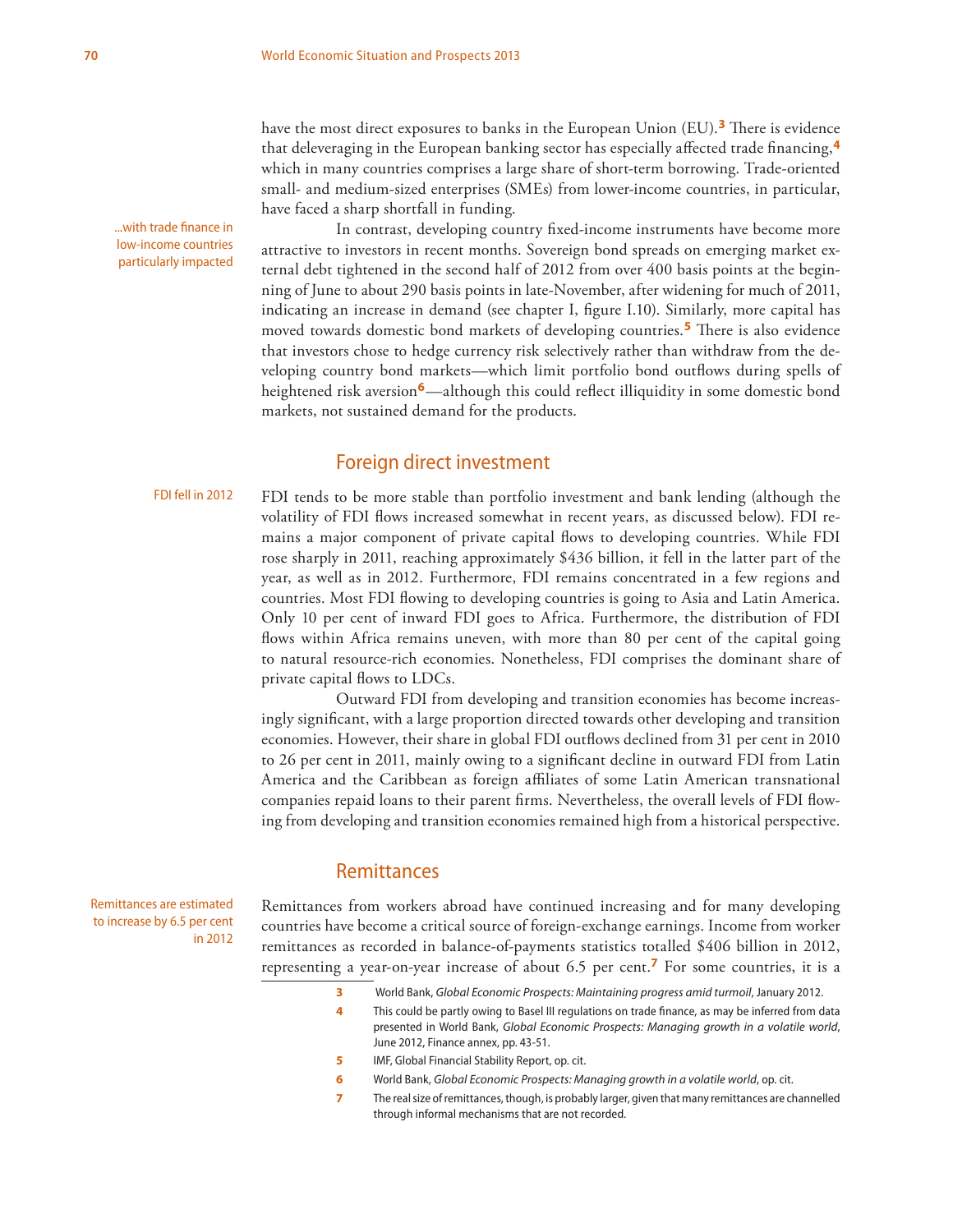main source of income. For instance, remittances were as high as 47 per cent of GDP in Tajikistan, 27 per cent in Lesotho, and around 20 per cent of gross domestic product (GDP) in the Republic of Moldova, Samoa and Kosovo.**<sup>8</sup>**

The total volume of remittance flows to developing countries moderated somewhat during the initial years of the global economic and financial crisis, but the decline was not as sharp as in the case of private capital inflows. In general, remittance flows tend to be less volatile than most forms of cross-border financial flows. Yet, the economic slowdown and rise in unemployment in Europe disproportionately affects migrant workers, especially in Italy and Spain. This in turn has had a strongly adverse impact on remittance flows to Eastern European countries, such as Bosnia and Herzegovina, Poland and Romania, as well as countries in the Middle East and North Africa,**9** and some in Latin America, like Ecuador and, to a lesser extent, Colombia.

The total volume of worker remittance flows to developing countries was more than three times the size of ODA. Remittances should not be seen as an immediate substitute for ODA, however. ODA represents financial flows in support of international development cooperation and is mainly channelled through government budgets. Remittances flow directly to private households, who mainly use the additional income for consumption. A number of Governments and international organizations have taken initiatives providing incentives for using remittance income for investment purposes. For example, the Multilateral Investment Fund of the Inter-American Development Bank offers supplementary grants if remittances are channelled towards investments in housing and other forms of capital formation, education, entrepreneurship training, and research and knowledge dissemination. This way, remittances can become an important and relatively stable form for financing development.

# **Shortening maturities**

The high volatility of most types of cross-border capital flows is indicative of the short-term behaviour of investors. Whereas greenfield direct investment tends to have longer-term investment horizons, and be attracted by factors such as high growth rates, cheap asset prices, rule of law and strong macroeconomic fundamentals, most forms of portfolio investment and cross-border interbank lending tend to be attracted to developing countries because of high relative short-term interest rates, which often outweigh longer-term fundamentals. A range of incentives drive this investor behaviour, including the compensation packages of hedge fund managers and other investment managers, who are paid annually, based on short-term performance, as well as financial management strategies that focus on the short-term share price.**10** In addition, risk models used by the financial industry (such as the "value at risk" model) exacerbate the problem, since they are generally based on short-term indicators and do not consider longer-term factors like tail risks (that is, the risk of rare but costly events).

The recent crisis, however, appears to have strengthened this short-term behaviour. The sum of professionally managed assets across the globe totalled about \$65 trillion in 2009, of which about \$27 trillion was owned by institutional investors such as pension

> 8 World Bank, "Remittances to developing countries will surpass \$400 billion in 2012", Migration and Development Brief, No. 19 (20 November 2012).

**9** Ibid.

The global financial crisis has increased short-term behaviour of investors

**<sup>10</sup>** Joseph E. Stiglitz, "The financial crisis of 2007-8 and its macroeconomic consequences", in *Time for a Visible Hand*, Stephany Griffith-Jones, José Antonio Ocampo and Joseph E. Stiglitz, eds. (Oxford: Oxford University Press, 2010).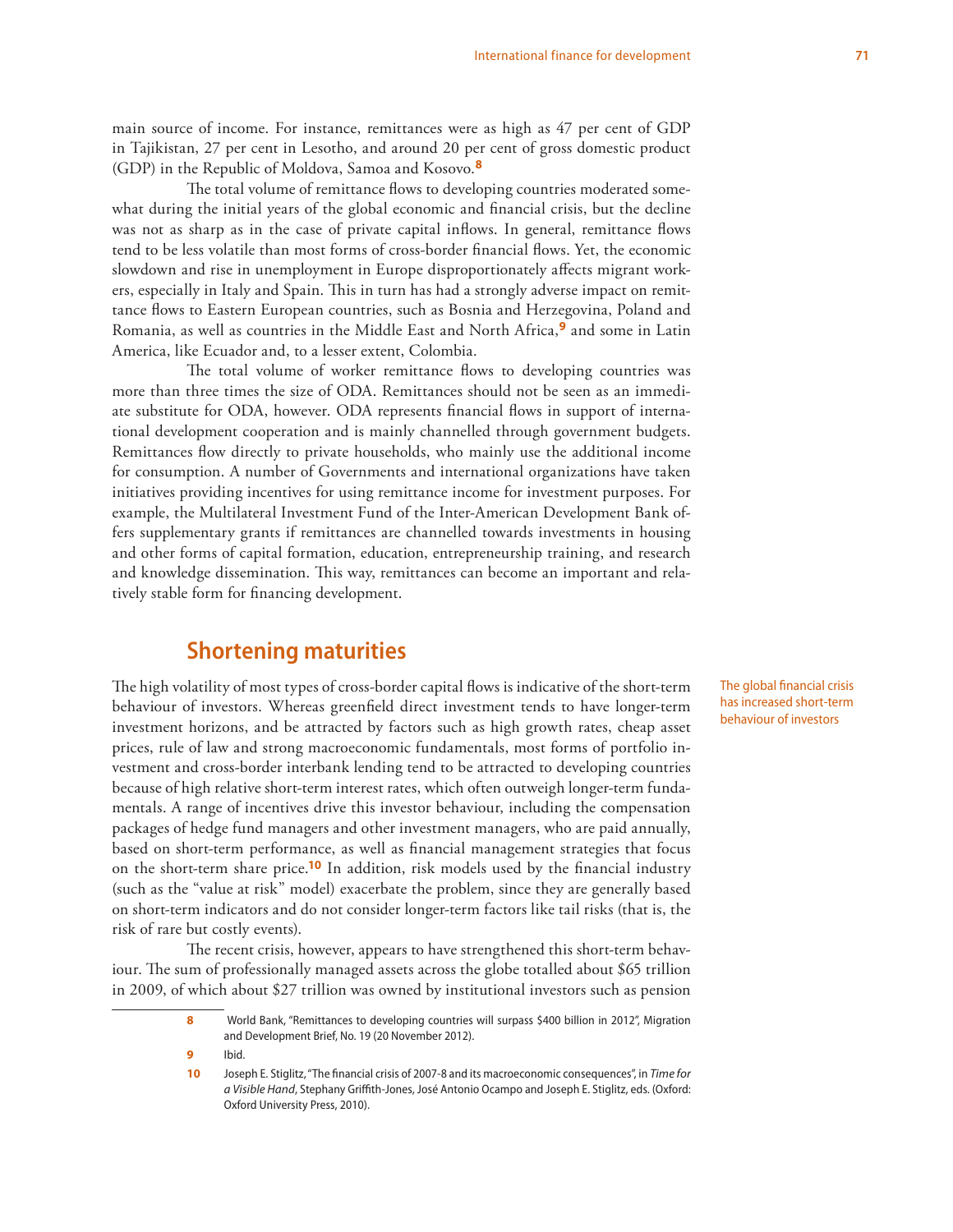funds. Constraints faced by these investors allowed only a quarter of their assets to be used for long-term ventures.**11** According to analysis undertaken by the World Economic Forum (WEF), a number of institutional investors experienced difficulty refinancing liabilities during the crisis, which led them to reassess the extent to which they should undertake long-term investments. This, in combination with other factors—including a move towards "mark-to-market" accounting, which requires that long-term illiquid portfolios be evaluated relative to a public market benchmark, stricter capital requirements and the existing structure of staff evaluation, compensation schemes and internal decisionmaking—is argued to have restricted the proportion of assets employed by these investors for long-term investing.**12** The WEF study foresees a continuing decline in long-term investing, which will only be partly offset by increasing activity of other investors, such as endowments and foundations, which were also under stress following margin calls on levered investment during the financial crisis.

In light of these trends, there may be a need for policymakers to reconsider the impact of regulatory actions, including mark-to-market accounting, on long-term investment decisions. It also seems important to have a regulatory framework that better manages global liquidity and is conducive to long-term investments, as discussed below. At the same time, institutional investors should develop appropriate liquidity management tools, performance measurement and staff evaluation/compensation mechanisms that provide greater incentives to taking a longer investment horizon.

Even FDI shows signs of becoming increasingly short-term oriented

A further concern is that FDI is becoming more short term-oriented and that its changing composition could be making it more volatile.**13** The shift in the composition of FDI from equity to debt components has made it easier for investors to move resources between host and home countries.**14** Where a significant portion of FDI comprises intracompany debt, as opposed to greenfield direct investments, the parent company can recall this debt on short notice. In this respect, the proportion of short-term and volatile flows in FDI has increased.**15** Part of the growth in FDI flows during the past two years may have been made for the purpose of short-term gains. It is important that policymakers are cognizant of the growing proportion of short-term investments contained within FDI, which could reverse more quickly than expected in an uncertain economic and financial climate.

# **Management of volatile cross-border capital flows**

The volatility associated with short-term capital flows has given greater attention to the issue of how countries should manage cross-border risks. Capital account management has gained greater acceptance as a prudent policy measure by the international community.

- **11** World Economic Forum, "Measurement, governance and long-term investing", available from http://www3.weforum.org/docs/WEF\_IV\_MeasurementGovernanceLongtermInvesting\_ Report\_2012.pdf.
- **12** World Economic Forum, "The future of long-term investing", available from http://www3.weforum. org/docs/WEF\_FutureLongTermInvesting\_Report\_2011.pdf.
- **13** United Nations Conference on Trade and Development (UNCTAD), *World Investment Report 2011: Non-equity Modes of International Production and Development* (United Nations publication, Sales No. E.11.II.D.2).
- **14** Jonathan D. Ostry and others, "Managing capital inflows: what tools to use", IMF Staff Discussion Note, No. SDN11/06 (Washington, D.C., April 2011).
- **15** UNCTAD, *World Investment Report 2011*, op. cit.

Macroprudential measures and capital account management have gained importance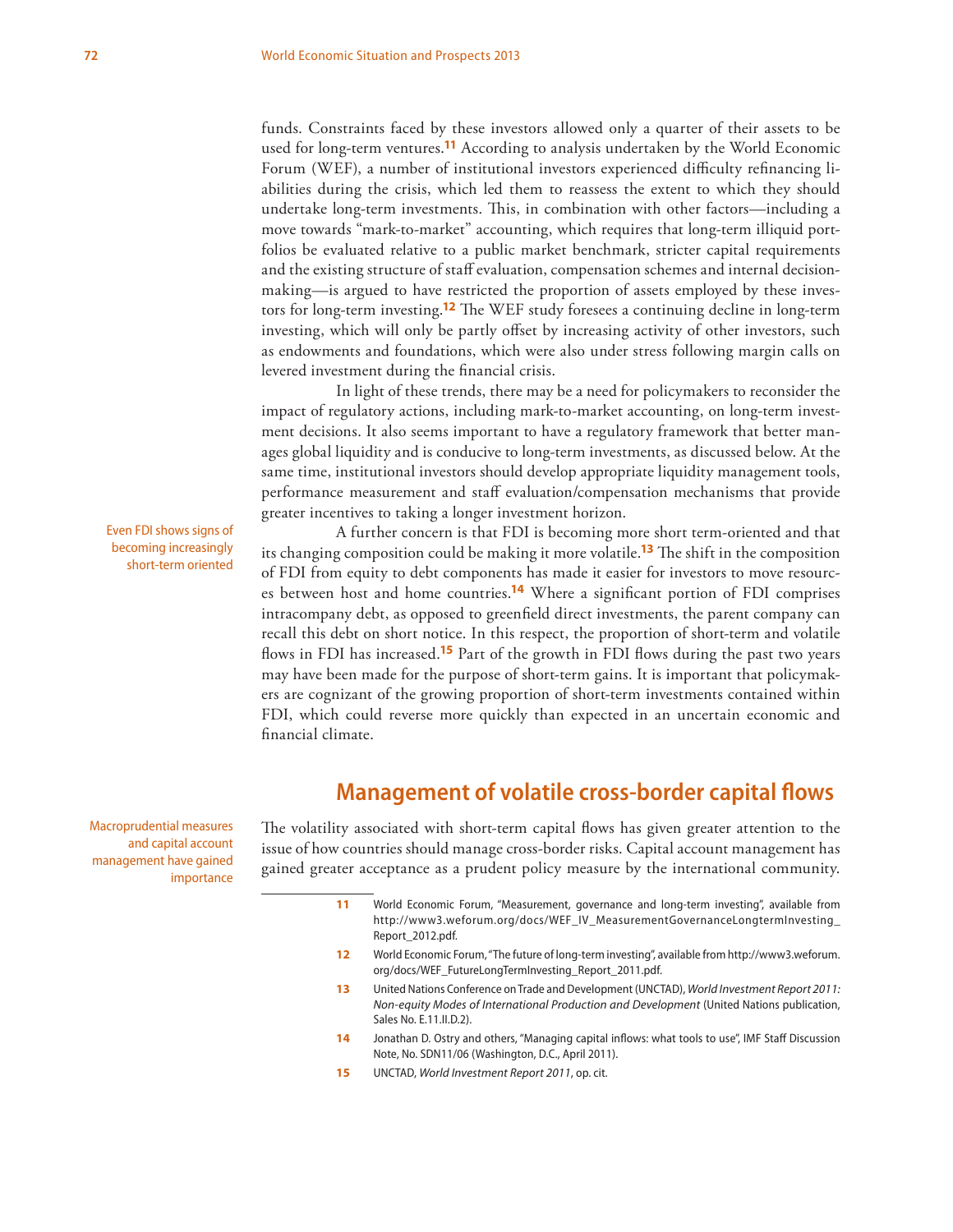Indeed, over the past several years a number of developing countries (including Brazil, Indonesia, Peru, the Republic of Korea and Thailand) have introduced capital-account regulatory measures to contain volatile short-term capital flows, as reported in the *World Economic Situation and Prospects 2012*.

Conventional approaches to managing capital inflows focus on macroeconomic policies, such as the exchange-rate adjustment, manipulating policy interest rates and fiscal aggregate demand management, to enhance an economy's capacity to absorb capital inflows. However, these policies are generally not sufficiently targeted to stabilize financial flows and may have undesired side effects. Letting the exchange rate appreciate, for instance, would penalize export-oriented sectors, thus impacting growth and development. Fiscal cuts to lower aggregate demand can be costly to economic growth and the slow speed of fiscal decision-making makes it a less effective policy tool for dealing with short-term volatile capital inflows. Attempts by policymakers to counteract the expansionary impact of excessive capital inflows through tightening monetary policies could be partly self-defeating as the higher interest rates may induce additional capital inflows, thus exacerbating upward pressure on the exchange rate.

To stem capital inflows and excessive credit growth, countries can implement macroprudential measures including the maintenance of sound lending standards, countercyclical capital requirements to slow down credit expansion, and balance sheet restrictions such as limiting the foreign exchange positions of banks. While these measures appear to have lengthened the composition of capital inflows in some countries (Croatia, Peru and the Republic of Korea, for example), the effect on total net flows was limited. In Peru, where there is a large amount of dollarization in the economy mediated through the banking system, macroprudential measures, such as limits on foreign-exchange mismatches, have been relatively effective at reducing risks. In the Republic of Korea, a package of macroprudential measures was introduced during 2009-2010 that appears to have brought about the intended deceleration in banks' foreign borrowing, but it did not stem the overall level of capital inflows.

Other countries, like Brazil and Indonesia, have opted to use more direct forms of capital-account regulation. Most available studies find that capital controls have been effective in changing the composition of inflows away from short-term debt. The impact on total flows is more ambiguous, with regulations appearing to have been more successful in some cases than in others.**16** More broadly, the effectiveness of measures depends on the specific circumstances of a country, including the quality of the existing regulatory framework and regulatory capacity, the structure and persistence of inflows, and the design and implementation of capital flow management measures. In particular, capital-account regulation may be particularly difficult to implement in countries where there is a large derivatives market, since speculators can often circumvent the restrictions through this market. For this reason, some countries, like Brazil, have implemented restrictions directly in the derivatives market to test the market, albeit at an initial low rate. Overall, there is no simple recipe for effectively managing cross-border capital flows. Macroeconomic policies, macroprudential tools and capital-account regulations should probably come in a balanced package of measures and be tailored to the specific circumstances of individual countries.

As discussed above, one of the drivers of recent surges in international capital flows has been monetary easing in developed countries. Given the cross-border spillover effect of [monetary policy](http://www.repost.us/article-preview/#%21hash=0c5867999c6fc854f10bb07cc90b72d0) decisions, measures that incentivize investors in developed countries to invest at home would help monetary authorities respond to slowdowns in Macroprudential measures might be most effective in highly dollarized economies

**<sup>16</sup>** See, for example, Jonathan D. Ostry and others, "Capital inflows: the role of controls", IMF Staff Position Note, No. SPN10/04 (Washington, D.C., February 2010).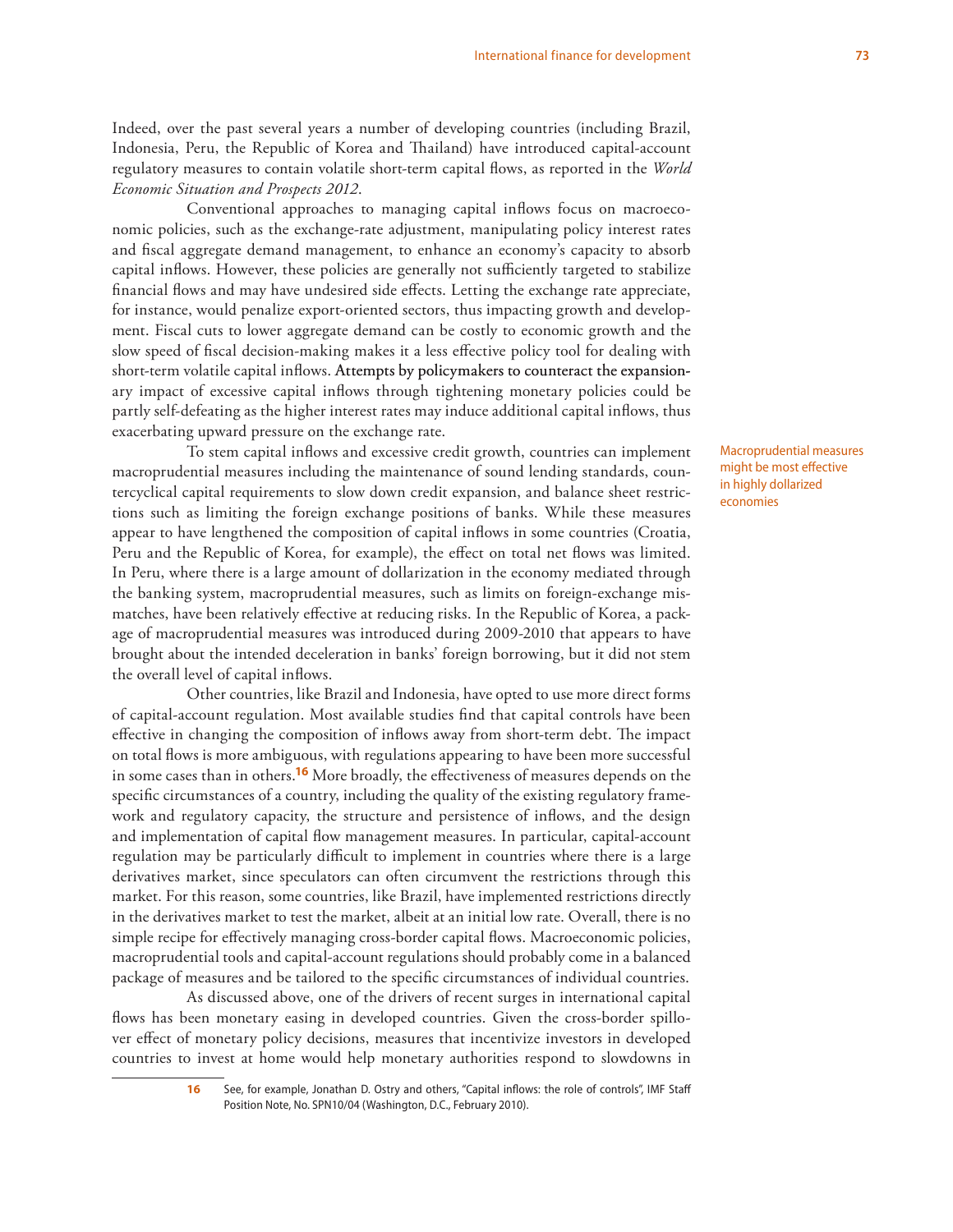developed countries and also help allay pressures for asset bubbles in developing countries. Thus, there is a need for capital-account management in developed as well as developing countries. To this end, central banks may need to step up their international dialogue and cooperation on managing global liquidity. Better management of global liquidity would also have the effect of helping to correct global imbalances.

# **International reserve accumulation and global imbalances**

Reserve accumulation fell sharply in the wake of the crisis

Bouts of excessive international liquidity have been part and parcel of the build-up in global imbalances, with surges and withdrawals of international capital flows correlated with the build-up of reserves by developing countries (although trade balances also play a role in some countries). Reserve holdings of developing and emerging countries as a proportion of national output more than doubled between 1999 and 2008, a period of high global liquidity. The accumulation of vast dollar reserves over this period allowed the United States to borrow cheaply from abroad, keeping long-term interest rates low, which in turn has induced greater leverage in the system. Reserve accumulation peaked at \$1.2 trillion in 2007 prior to the crisis, but fell as a percentage of GDP in the years since (with the exception of 2010), following trends in capital flows. In 2012, reserve accumulation fell to an estimated \$559 billion, down from \$777 billion in 2011, mirroring the decline in capital inflows (see table III.1 for the change in reserve holdings and figure III.1 for stocks as a share of GDP).

#### Figure III.1 **Ratio of reserves to GDP, 1991-2012<sup>a</sup>**



Reserve accumulation by developing countries has fallen along with the moderation in global imbalances, although as pointed out in Chapter I, this trend is related to overall weakness in global demand rather than to long-term structural adjustments (see

**Source**: IMF, World Economic Outlook database, April 2012. Data not available on WEO October 2012 database. N**otes**: Regional groupings are based on UN/DESA country classification. No data from 1980–1989 on reserves for newly industrialized economies (Hong Kong SAR, Rep. of Korea, Singapore, Taiwan POC). **a** Data for 2012 are WEO forecasts.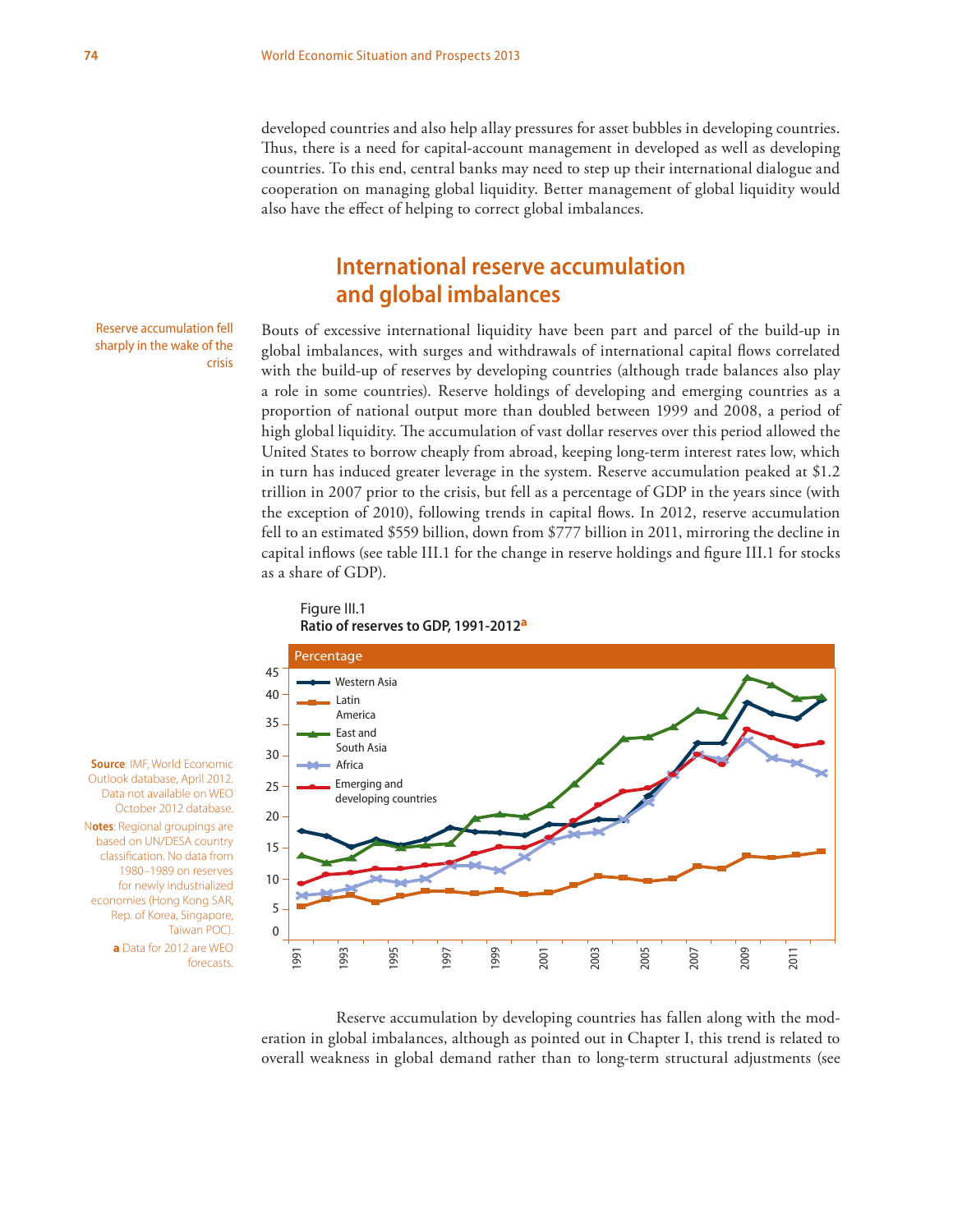chapter I, figure I.13). Nonetheless, accumulated reserve holdings remain significant, particularly in South-East Asia, where they amount to almost 40 per cent of GDP (figure III.1).

The massive build-up of reserves by emerging and developing countries and its effect on global stability has raised questions regarding the appropriate size of reserves. The build-up has been attributed to several factors. First, reserves serve as a form of "self-insurance" against potential external shocks. Second, they facilitate interventions in foreign-exchange markets to smooth exchange-rate or commodity price volatility and mitigate bubbles associated with excessive inflows. Third, reserves can be a by-product of export-led growth strategies that rely on interventions in the currency market to maintain an undervalued currency—actions sometimes considered to be mercantilist.**<sup>17</sup>**

Perspectives on determining the adequate size of international reserves have changed over time. In the 1980s and 1990s, reserves were insurance against trade shocks. At that time, the International Monetary Fund (IMF) advised countries to hold reserves large enough to cover three months of imports. However, the emerging market crises in the mid-1990s, such as the Mexican "tequila crisis", were triggered by difficulties in refinancing short-term dollar-denominated debt, not unexpected trade account deficits. This led to the view that reserves would need to be large enough to cover a country's short-term external debt refinancing needs. This approach did not consider, however, the fact that the emerging market crises of the1990s were also triggered by reversals in shortterm capital portfolio flows and the unwinding of carry trades. By the end of the 1990s, countries realized the importance of fuller self-insurance, not just against refinancing risks of external debt, but also against volatility associated with international capital flows and open capital accounts.

Empirical studies suggest that no single explanation can account for the behaviour of all countries at all times.A recent IMF study found that precautionary demand and self-insurance motives both played a prominent role in the increase in international reserves following the East Asian crisis, although mercantilism, in the form of an undervalued real exchange rate, appears to have contributed in some cases.**18** The study also found a positive unexplained residual in more recent years, implying that reserves were higher than what would be predicted by precautionary or mercantilist motives. This is in keeping with the role of exchange-rate management in smoothing volatility in reserve accumulation. There is some evidence of this, in that central banks have been using capital management techniques to limit capital inflows rather than solely buying the inflows to build reserves in cases when the currency is not undervalued. The goal is not to keep an undervalued currency, but to stop the continued appreciation of an overvalued one while limiting the build-up in reserves.

Clearly, holding large international reserves can be costly, and for a host of reasons. First, most international reserves are held in United States treasuries, which are considered safe but are low-yielding. Foreign-exchange reserves represent a form of constrained saving, since national savings that are allocated to reserves withhold funds that could be invested elsewhere, possibly with greater social benefit. Second, accumulation of foreign-exchange reserves tends to increase the domestic money supply because the central bank buys foreign currency and sells local currency. Attempts to sterilize this increase in the money supply generally involve issuing government bonds to absorb the excess liquidity,

Holding reserves is costly, and can harm long-term investments

**<sup>17</sup>** Atish R. Ghosh, Jonathan D. Ostry and Charalambos G. Tsangarides, "Shifting motives: explaining the build-up in official reserves in emerging markets since the 1980s", IMF Working Paper, No. WP/12/34 (Washington, D.C., January 2012).

**<sup>18</sup>** Ibid.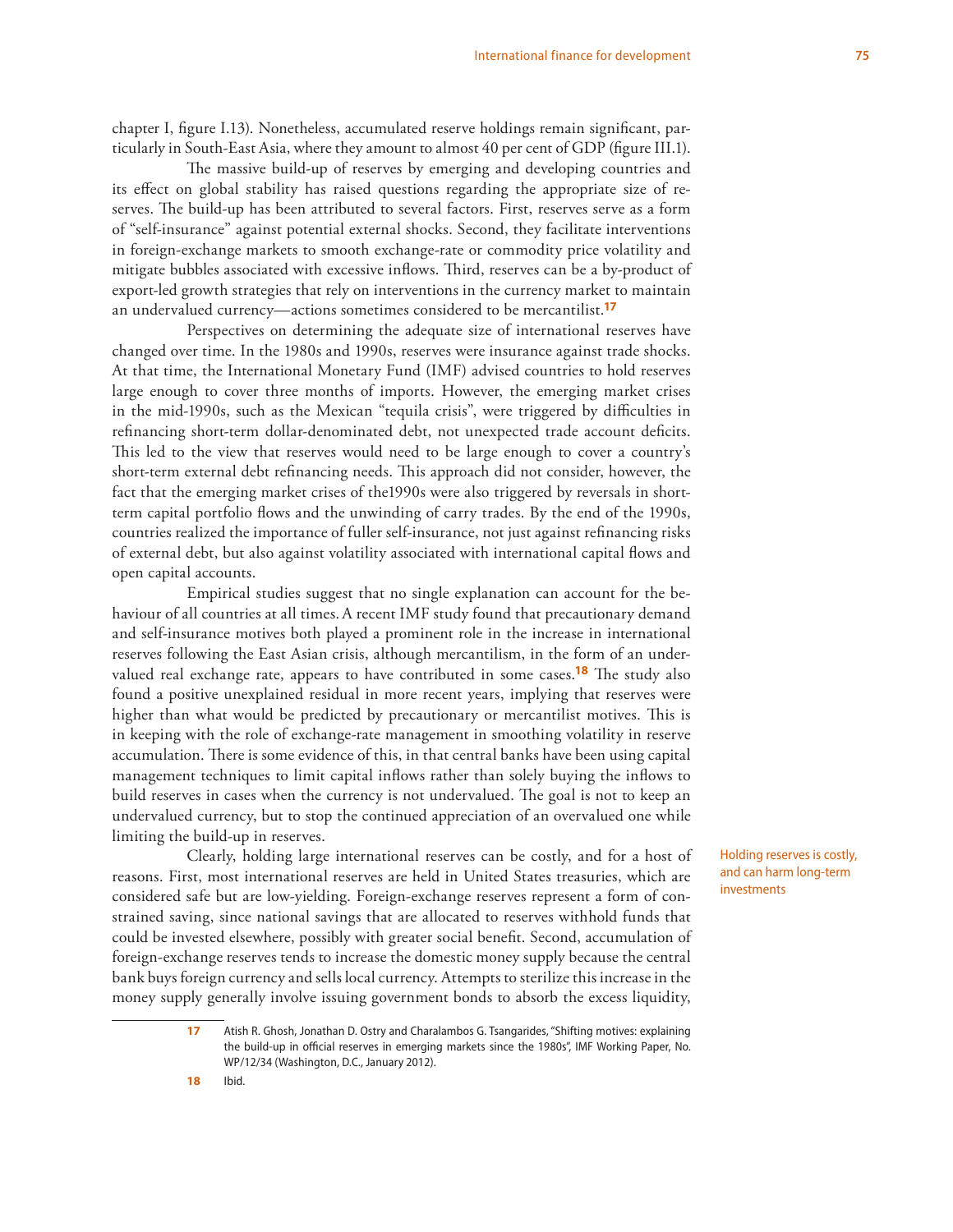which leads to higher domestic interest rates and thereby raises borrowing costs. Further, the increased bond issuance can lead to a worsening in the domestic public debt burden. The result is that foreign currency inflows end up being held as reserves which in turn are invested in United States Treasury bonds, while the developing country increases its debt burden to finance domestic investment, counteracting the benefit of foreign investment.

That a large share of international reserves is invested in government bonds and similar assets abroad implies a net transfer of resources from poorer countries to wealthier ones. Accumulation of major reserve currencies in developing countries is a major element in the net transfer of financial resources from developing countries to the major economies issuing the reserve currencies (table III.2 and figure III.2). Although net transfers decreased somewhat in 2012 in line with the lower accumulation of reserves, they remained negative, with the exception of the LDCs, which continue to receive net positive transfers.





Finally, precautionary reserve accumulation, while sensible at the national level, generates fallacy of composition effects at the global level, further adding to global imbalances and a less stable international financial architecture as discussed above. The Commission of Experts of the President of the United Nations General Assembly has recommended that the international reserve system make greater use of IMF Special Drawing Rights (SDRs) as these provide a low-cost alternative to accumulation of international reserves.**19** SDRs could reduce the need for precautionary reserve accumulation by providing access to foreign currency liquidity when a country's capital account is under pressure. In other words, the greater use of SDRs could reduce the need for self-insurance by many developing countries.

There have also been recommendations for mechanisms to use SDR allocations as a potential source of innovative financing for development, although care needs to be taken to preserve the role of SDRs as a monetary instrument, as discussed further below.

**19** United Nations, "Report of the Commission of Experts of the President of the United Nations General Assembly on Reforms of the International Monetary and Financial System", 21 September 2009.

**Source**: UN/DESA, based on IMF, World Economic Outlook Database, October 2012; and IMF, Balance of Payments Statistics.

> **a** Cape Verde graduated in December 2007, hence excluded from the calculations. **b** Partly estimated.

Constrained investment induced by reserve accumulation could be reduced by the greater use of SDRs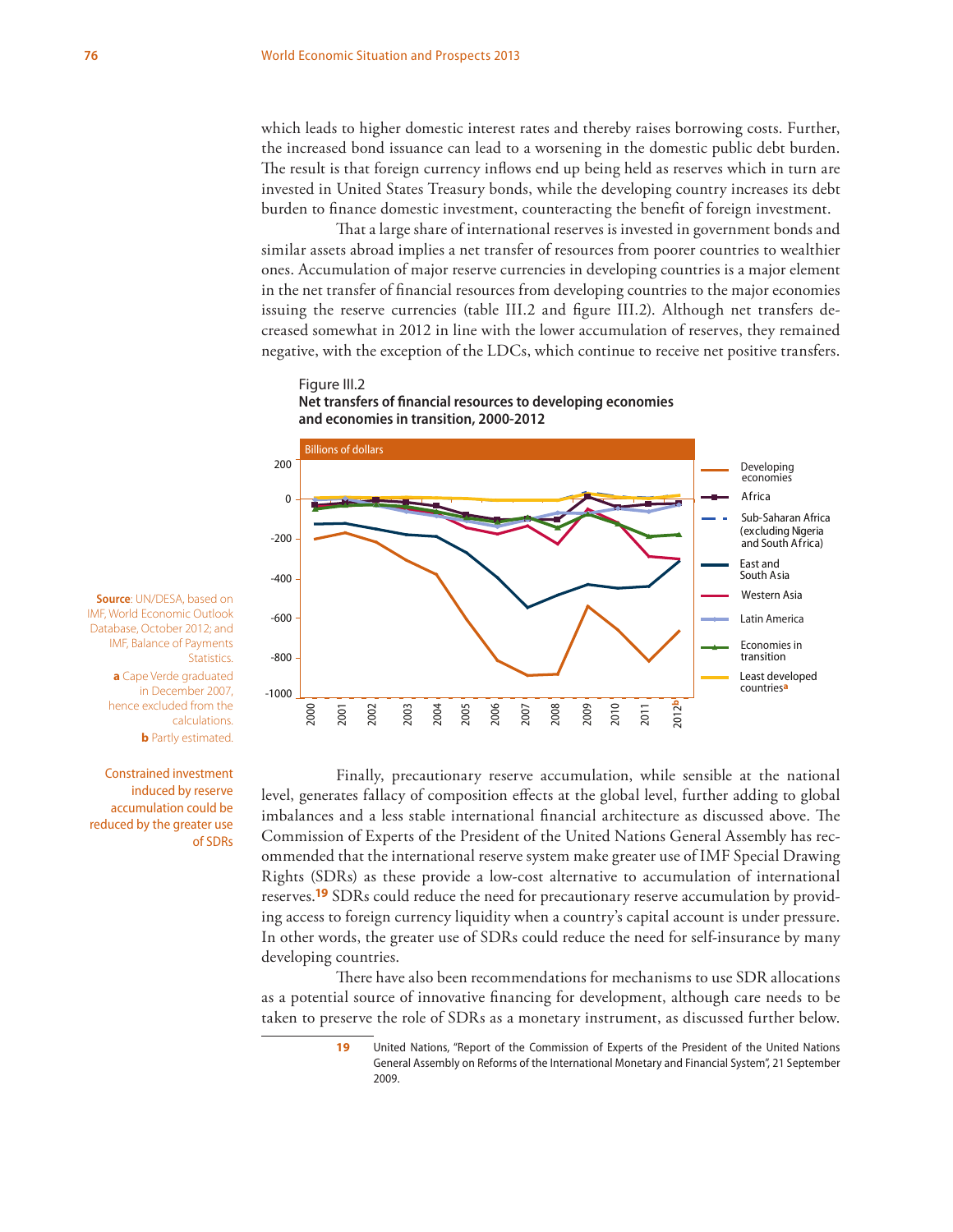The Group of Twenty (G20) is considering enhancing the SDR basket to include additional currencies and possibly increasing allocations of SDRs. There is, however, political resistance and legal barrier to broadening the scope of SDRs. For example, the IMF Articles would need to be amended to change the way SDRs are allocated, and an 85 per cent majority is needed for agreement regarding new allocations. Instead, international reforms have been more narrowly focused on reducing systemic risks created by the banking sector.

# **International financial reform**

There are several regulatory reforms underway, which are designed to reduce the risk of future financial sector crises (table III.2). The current approach to international financial reform has been focused on ensuring the safety and soundness of the financial system, focused primarily on the banking sector through Basel III. This is supplemented by national rule-setting (such as, the "Volcker rule" in the United States of America and the Vickers Commission proposals in the United Kingdom of Great Britain and Northern Ireland) that partially separate the banking sector from shadow banking (box III.2). In addition, the Financial Stability Board (FSB) has proposed a number of measures: reforms for oversight of the shadow banking system; recovery and resolution planning for systemically important institutions; reform of the over-the-counter derivatives market; uniform global accounting standards; reduction in the reliance on credit rating agencies; improved consumer protection; reform of some compensation practices; and the establishment of macroprudential regulatory frameworks. Taken together, these reforms are steps in the right direction. However, significant gaps remain. Indeed, a recent study by the IMF found that the structure of financial intermediation remains more or less the same as it was before the crisis, with excessive reliance on wholesale funding (which tends to be riskier than financing through deposits), and on trading, commission and fee income rather than on lending and credit intermediation.**<sup>20</sup>**

Broadly speaking, the objectives of financial sector regulation are fivefold: (i) to secure the safety and soundness of financial institutions and the financial system at large; (ii) to ensure competition; (iii) to protect consumers; (iv) to promote access to finance and financial services for all; and (v) to make certain that the financial sector promotes macroeconomic stability and long-term sustainable growth.**21** In addition, a key lesson from the crisis is that rules need to address systemically important institutions and should be comprehensive—in other words, incorporate all facets of credit intermediation.

To date, the reform agenda has not focused sufficiently on all of the objectives. The primary focus has been on safety and soundness. There have been some efforts to improve consumer protection by the FSB, in addition to steps taken on the national level, such as the Consumer Protection Agency in the United States, although these efforts are facing some implementation difficulties. However, the new regulatory framework might have the effect of weakening some of the other principal objectives. For example, the global crisis led to increased consolidation of commercial banks. There is some concern that the new regulatory framework will lead to even greater consolidation to accommodate the need for economies of scale, further limiting competition in the sector as well as exacerbating problems inherent in having "too big to fail" institutions. Furthermore, by raising the cost of riskier lending, capital adequacy rules might have the effect of limiting The current approach to international financial reform remains primarily focused on enhancing the stability of the banking sector

Regulatory reform should take a more integral approach

**<sup>20</sup>** IMF, *Global Financial Stability Report*, op. cit.

**<sup>21</sup>** Presentation given by Joseph E. Stiglitz at the Initiative for Policy Dialogue, Financial Markets Reform Task Force Meeting, 25-27 July 2006, Manchester, United Kingdom.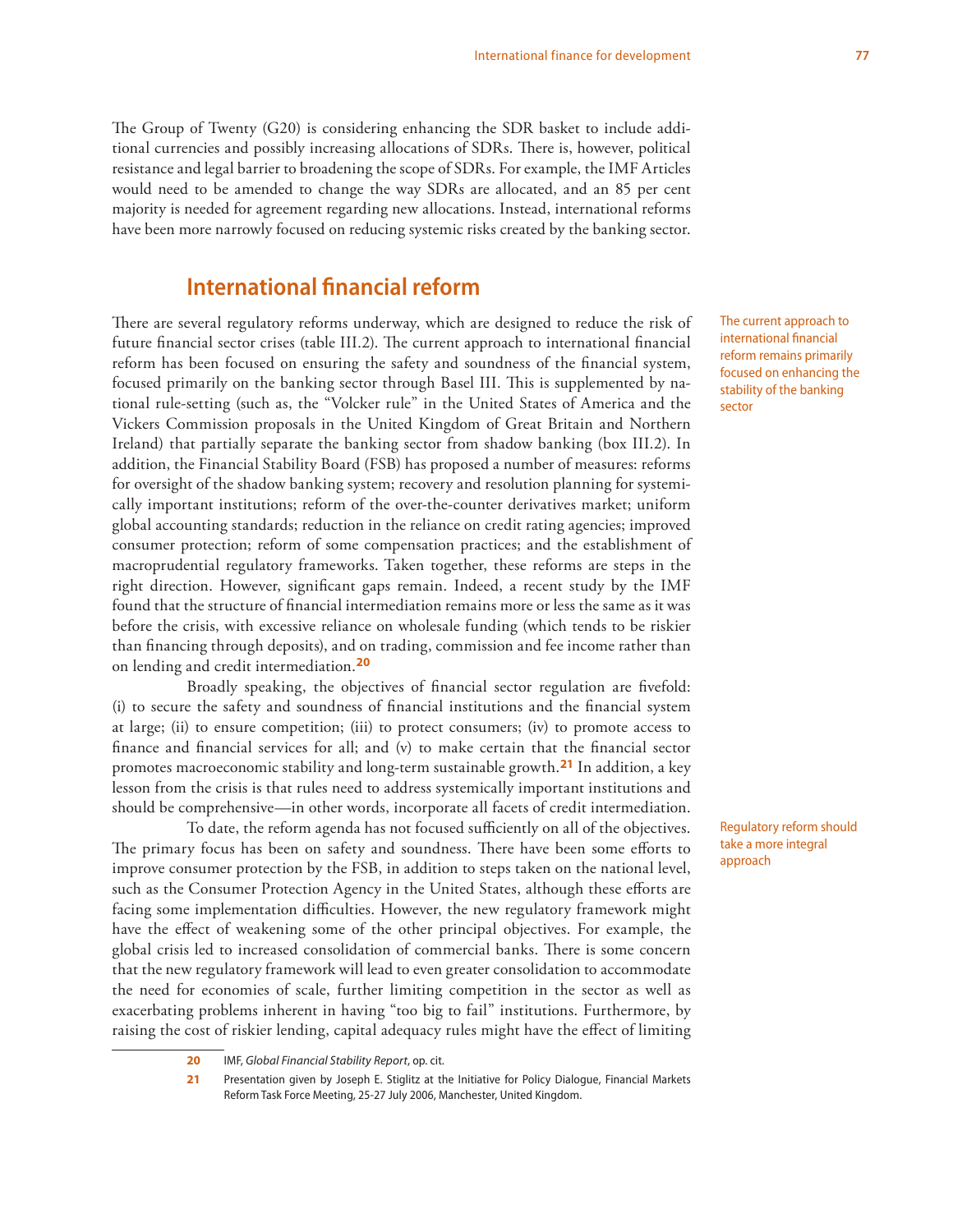#### Table III.2 **A snapshot of the new regulatory initiatives**

| Key reforms                      | <b>Elements</b>                                                                                                                                 | <b>Timeline</b>                       |  |  |  |  |
|----------------------------------|-------------------------------------------------------------------------------------------------------------------------------------------------|---------------------------------------|--|--|--|--|
| <b>Banks</b>                     |                                                                                                                                                 |                                       |  |  |  |  |
| Global reforms                   |                                                                                                                                                 |                                       |  |  |  |  |
| Basel III capital standards      | Changes to the definition of capital                                                                                                            | Completion 2019                       |  |  |  |  |
| Basel III capital charges        | Better valuation of risk                                                                                                                        | Completion 2019                       |  |  |  |  |
|                                  | Incremental risk charge for trading-book activity                                                                                               | Completion 2019                       |  |  |  |  |
|                                  | Higher capital charges for counterparty exposures in derivatives, repo<br>trading                                                               | Completion 2019                       |  |  |  |  |
|                                  | Additional capital conservation and countercyclical buffers                                                                                     | Completion 2019                       |  |  |  |  |
|                                  | Additional capital surcharge for G-SIFIs                                                                                                        | Completion 2019                       |  |  |  |  |
|                                  | Capital charge assessed on (clearing member) banks' central<br>counterparty default fund exposures                                              | Completion 2019                       |  |  |  |  |
| G-SIFI surcharge                 | Additional amount of common equity for systemically important<br>banks                                                                          | Completion 2019                       |  |  |  |  |
| Basel III liquidity requirements | Liquidity coverage ratio: requires high-quality liquid assets sufficient<br>to meet 30 days' outflows                                           | Completion 2019                       |  |  |  |  |
|                                  | Net stable funding ratio: requires better maturity matching of assets<br>and liabilities                                                        | Completion 2018                       |  |  |  |  |
| Basel III leverage ratio         | Sets a ceiling on the measure of exposures (regardless of risk<br>weighting) against capital (3 percent Tier 1 capital over total<br>exposures) | Completion 2019                       |  |  |  |  |
| FSB compensation quidelines      | Responsibility of boards for compensation policies                                                                                              | Implemented                           |  |  |  |  |
|                                  | Compensation should be aligned with risks and time horizons                                                                                     |                                       |  |  |  |  |
|                                  | Supervisors should monitor compensation policies                                                                                                |                                       |  |  |  |  |
| Corporate governance             | Emphasis on robust corporate governance, including the role of<br>banks' boards                                                                 |                                       |  |  |  |  |
| Resolution of G-SIFIs            | Reduce the likelihood that institutions will need to use public funds<br>when they fail                                                         |                                       |  |  |  |  |
| National reforms                 |                                                                                                                                                 |                                       |  |  |  |  |
| Volcker rule (Dodd-Frank Act)    | Deposit-taking institutions restricted from trading activities,<br>ownership of private equity and hedge funds                                  | Law passed, implementation<br>pending |  |  |  |  |
| Vickers report                   | Ring-fencing of United Kingdom retail banks from investment<br>banking activities; additional capital for ring-fenced entity                    | Completion 2019                       |  |  |  |  |
| <b>Markets</b>                   |                                                                                                                                                 |                                       |  |  |  |  |
| Global reforms                   |                                                                                                                                                 |                                       |  |  |  |  |
| OTC derivatives                  | Standardization of derivatives contracts                                                                                                        | Varied                                |  |  |  |  |
|                                  | Clearing of standardized derivatives contracts through central<br>counterparties (CCPs)                                                         |                                       |  |  |  |  |
|                                  | Trading of standardized derivatives contracts on exchanges or<br>electronic trading platforms where appropriate                                 |                                       |  |  |  |  |
|                                  | Reporting of contracts to trade repositories                                                                                                    |                                       |  |  |  |  |
|                                  | Higher capital and margin requirements for derivatives that are not<br>centrally cleared                                                        |                                       |  |  |  |  |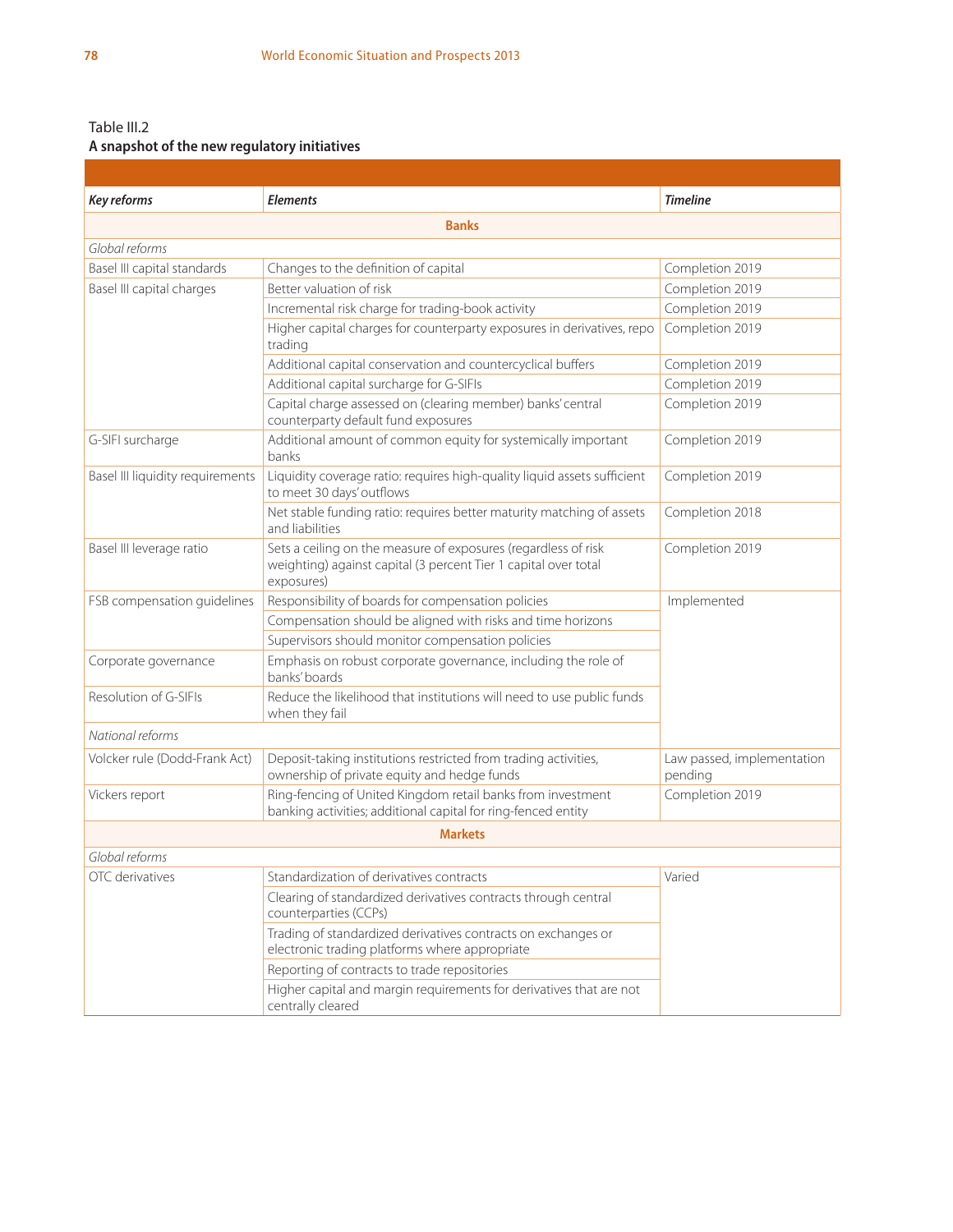| Table III.2 (cont'd)     |                                                                                                                                                                                                                                                                |                        |  |  |  |
|--------------------------|----------------------------------------------------------------------------------------------------------------------------------------------------------------------------------------------------------------------------------------------------------------|------------------------|--|--|--|
| <b>Key reforms</b>       | <b>Elements</b>                                                                                                                                                                                                                                                | <b>Timeline</b>        |  |  |  |
| <b>Nonbanks</b>          |                                                                                                                                                                                                                                                                |                        |  |  |  |
| Global reforms           |                                                                                                                                                                                                                                                                |                        |  |  |  |
| Shadow banking           | Monitoring of shadow banking and evaluation of risks                                                                                                                                                                                                           |                        |  |  |  |
|                          | Registration of hedge funds; improved standards for securitization                                                                                                                                                                                             |                        |  |  |  |
|                          | Future regulatory reforms include enhancements to indirect<br>regulation (regulation of shadow banks through their interaction<br>with banks); increased liquidity and valuation rules for money market<br>funds; rules governing repos and securities lending |                        |  |  |  |
| <b>Other initiatives</b> |                                                                                                                                                                                                                                                                |                        |  |  |  |
| Credit ratings           | Registration and regulation of credit rating agencies; regulation<br>includes further transparency on rating methodologies, on the<br>performance of ratings, and raw data                                                                                     | Implementation ongoing |  |  |  |
|                          | Reduction of regulatory reliance on ratings; in the United States,<br>this has triggered removal of references to credit ratings in laws and<br>regulations                                                                                                    | Implementation ongoing |  |  |  |

**Source**: IMF, *Global Financial Stability Report,* October 2012, table 3.2.

**Note**: No entry for timeline means that the reforms are still being developed. FSB = Financial Stability Board; G-SIFIs = global systemically important financial institutions.

### **What is shadow banking?**

The Financial Stability Board defines shadow banking as "credit intermediation involving entities and activities outside the regular banking system." **a** Shadow banking entities are those that create leverage or that engage in maturity and liquidity transformation.

The shadow banking sector is markedly different in developed than in developing countries. In developed countries, non-bank financial intermediation is mainly conducted by money market funds, structured finance vehicles, other investment funds including hedge, investment, and exchange-traded funds, finance companies, insurance companies, and securities brokers and dealers. These entities engage in credit intermediation through activities and instruments including securitization, securities lending, derivatives, repurchase agreements and loans, thus partly competing with banks that are relatively more strictly regulated and supervised.

The share of the United States in global shadow banking declined from 44 per cent in 2005 to 35 per cent in 2011, but its shadow banking sector remains the largest worldwide, at over 50 per cent of credit intermediation.**b** In the euro area, shadow banking represented less than 30 per cent of credit intermediation in 2010.**c** Important differences remain across countries, however. The Netherlands, Luxembourg, France and Ireland account for around three quarters of shadow banking activity in the euro area.**d**

Currently, shadow banking is of much less concern in developing economies, though it could become more of an issue if it continues to grow or engages in products without proper regulations. In developing countries, funding is currently channelled from investors to creditors, bypassing banks through entities such as finance, leasing and factoring companies, investment and equity funds, insurance companies, pawn shops and other entities such as text and mobile phone banking.

These market participants engage in diverse credit intermediation activities that involve certain risks, including credit, counterparty or collateral risks, but do not as yet involve long, complex, opaque intermediation chains that create linkages between the banking and shadow

# **Box III.1**

**a** Financial Stability Board, "Shadow banking: strengthening oversight and regulation", 27 October 2011, available from http:// www.financialstabilityboard. org/publications/r\_111027a. pdf.

**b** Tobias Adrian and Adam B. Ashcraft, "Shadow banking: a review of literature", Federal Reserve Bank of New York Staff Reports, No. 580 (October 2012), available from http:// www.newyorkfed.org/ research/staff\_reports/ sr580.pdf.

**c** Klára Bakk-Simon and others,"Shadow banking in the Euro area: an overview", European Central Bank Occasional Paper, No. 133 (April 2012), available from http://www.ecb.europa. eu/pub/pdf/scpops/ ecbocp133.pdf.

**d** Ibid.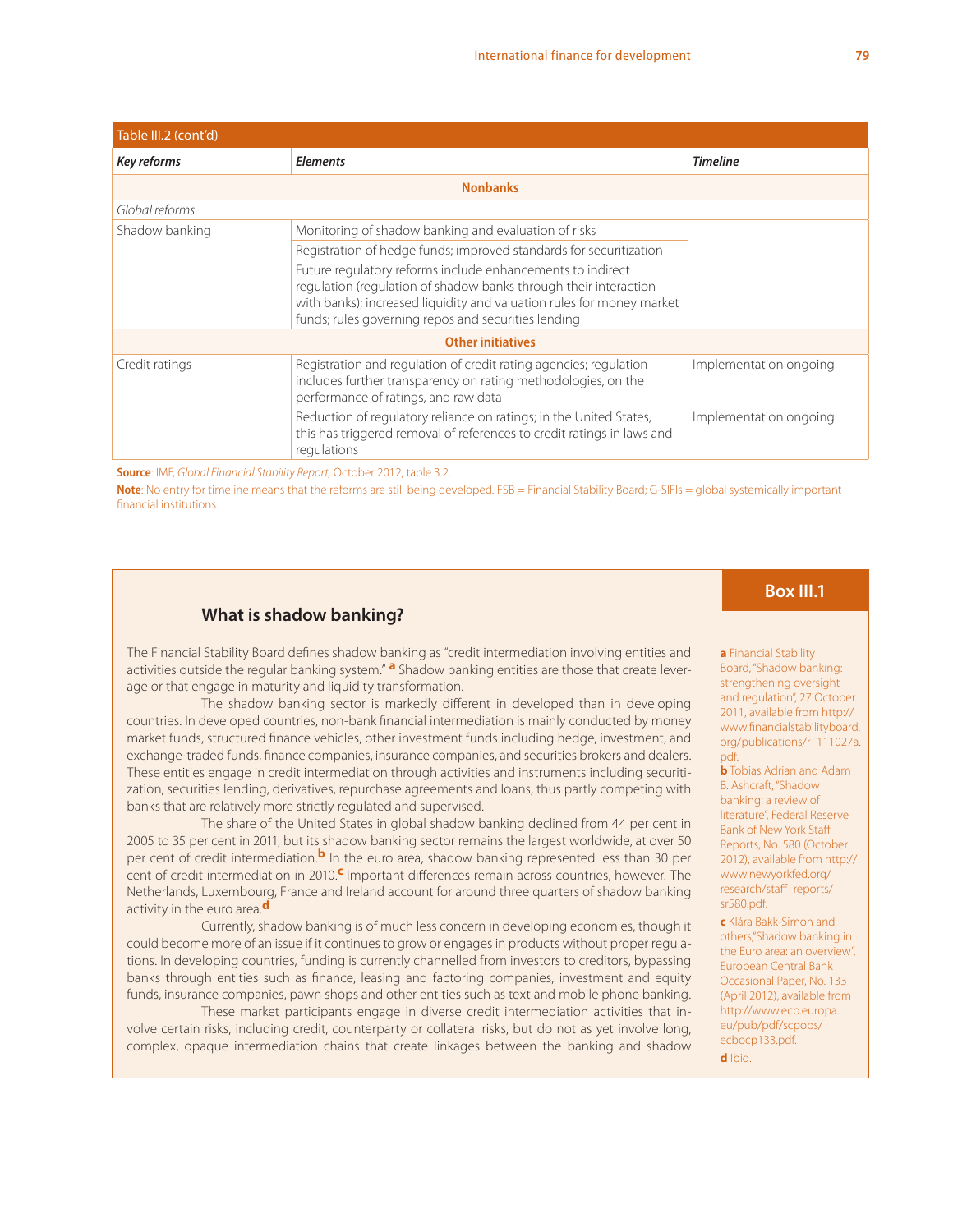#### **Box III.1 (cont'd)**

**e** Landon Thomas, "Turkey spends freely again, and some analysts worry", *The New York Times*, 25 April 2011.

**f** Swati Ghosh, Ines Gonzalez del Mazo and İnci Ötker-Robe, "Chasing the shadows: how significant is shadow banking in emerging markets?", The World Bank Economic Premise, No. 88 (September 2012), available from http:// siteresources.worldbank.org/ EXTPREMNET/Resources/ EP88.pdf. **g** Ibid.

banking sectors. One of the primary risks from shadow banking in developing countries appears to be from finance companies feeding credit booms without thorough credit screening. For example, in Turkey, inappropriately regulated and aggressive commercial practices by finance companies offering quick loan approval via text message or automated teller machine**e** nurtured an unsustainable credit boom in 2011, which had to be curbed by interventions of the central bank and regulators. Non-bank credit intermediation for corporations and financial institutions can take on many different and less predatory forms, but it relies on the same fragile funding model. Nonetheless, the financial markets of many developing countries are only partially integrated with global financial markets. As a consequence, shadow banking in developing countries poses risks that are more traditional and local than systemic.**f**

As in the developed world, the share of shadow banking in credit intermediation varies by country. According to some estimates, shadow banking may represent between 35 per cent and 40 per cent of the financial sector in the Philippines or Thailand, but only about 20 per cent in Indonesia and Croatia, and only slightly above 10 per cent in China.**g**

access to finance, since smaller entities, such as micro-enterprises and SMEs, have higher capital costs. The role of regulatory regimes in macroeconomic stability and long-term sustainable growth has not been sufficiently addressed. Basel III includes a countercyclical buffer, although it is limited.

Achieving these goals presents a complex challenge for policymakers since there can be trade-offs between ensuring stability and providing necessary access to credit. However, finding an appropriate balance is imperative if the financial sector is to fulfill its role of allocating credit effectively for long-term sustainable growth.

### Progress in implementing Basel III

The agreed deadline for initiating implementation of Basel III is 1 January 2013. According to the Basel Committee, the adoption of the Basel III rules under national law was planned or under way in all 27 member jurisdictions of the Basel Committee in 2012, with some members facing significant challenges to meeting the deadline. The framework is also expected to be implemented to some extent in many non-member countries of the Basel Committee. Judging from past experience, implementing the framework within the agreed schedule indeed represents a challenge. As of 2012, the previous frameworks of Basel II and Basel II.5 (expected to come into force in end-2006 and end-2011, respectively) have not been implemented as yet by all Basel Committee Members.**22** Moreover, some elements of Basel III will be fully phased in as late as 2018 or 2019.**23** Monetary and financial supervision authorities might consider accelerating regulatory reforms, or at least ensuring that critical elements of the reform package can enter into force sooner.

Basel III reforms—which include higher and better quality capital requirements, liquidity buffers and leverage rules—are designed to impose higher costs on risky

- **22** Basel Committee on Banking Supervision, "Report to G20 Leaders on Basel III implementation" (Bank for International Settlements, June 2012).
- 23 The capital conservation and countercyclical buffers will be gradually phased in from January 2016 to January 2019; the leverage ratio is intended to be implemented in January 2018, following a parallel run; the liquidity buffers will be implemented in January 2015 (30 day liquidity) and January 2018 (longer-term liquidity).

Implementation of Basel III will be phased in through 2019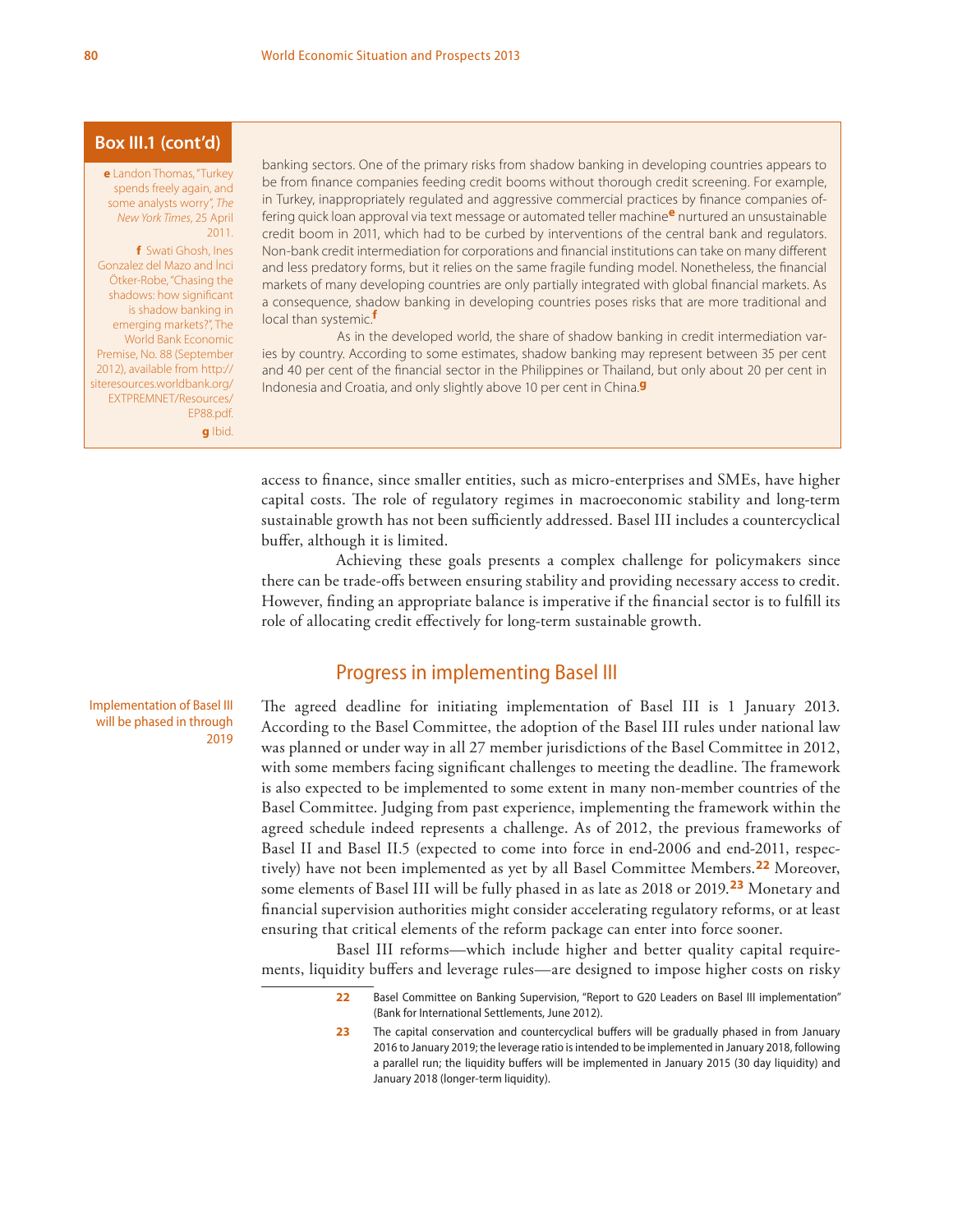activities of banks to internalize the costs of risky behaviour, in an attempt to incentivize banks to reduce risky activities. As such, it should enhance the resilience of banks towards future shocks. Nonetheless, it has been suggested that the measures may not be sufficient to create a stable and well-capitalized financial system. Several studies have concluded that capital requirements should be significantly higher than those envisaged by Basel III.**<sup>24</sup>** Indeed, several countries, notably some with outsized financial sectors such as Switzerland and the United Kingdom, have already phased in higher capital requirements for important banks in their jurisdictions. It is also argued that the leverage ratio had been met before the financial crisis by many banks that later faced distress.**<sup>25</sup>**

There are also concerns that tighter bank regulations, in conjunction with the complexity of the Basel III framework, might trigger a new wave of regulatory arbitrage. It is reported that new products are already being created to circumvent the new rules (box III.3).**26** In most countries the regulatory supervisory capacity is limited, making it difficult for regulators to keep pace with these kinds of developments. It is thus crucial to improve regulatory supervisory capacity through programmes geared towards education of regulators as well as more competitive compensation. Nonetheless, financial markets have been characterized by innovations and change, making it difficult for even welltrained supervisors to be able to effectively oversee a complex regulatory system. More generally, complex regulations can be difficult to administer and costly. This argues for broad-based simple regulations, such as high capital ratios and low leverage ratios, with simple countercyclical rules built in.**27** Indeed, there are calls for greater regulatory simplicity and transparency as a way to enhance accountability, avoid regulatory loopholes and arbitrage, and facilitate implementation.**<sup>28</sup>**

There are trade-offs between safety and allocation of credit to risky, albeit productive, activities. Basel rules, which have higher capital charges for riskier investments, could result in less lending to SMEs. The tighter capital and liquidity standards in Basel III could also reduce the availability of long-term financing, with a particularly negative impact on green investments, as well as on developing countries that have large infrastructure needs. Overall lending to some developing countries (particularly to those with sub-investment-grade credit ratings) is likely to be impacted, as the capital requirements under Basel III would imply higher borrowing costs and scarcity of credit in these markets. In particular, and despite amendments to the Basel III framework,**29** there are continuing concerns over the implications of the new rules for trade finance (box III.2). Similarly, very safe financial systems might also tend not to be inclusive in terms of offering financial services to the poor.

- **25** Stephany Griffith-Jones, Shari Spiegel and Matthias Thiemann, "Recent developments in regulation in the light of the global financial crisis: implications for developing countries", IPD Working Paper (Initiative for Policy Dialogue, Columbia University, 2011).
- **26** IMF, *Global Financial Stability Report*, op. cit.
- **27** It may still be appropriate to have some specific regulations in particular areas, but only when they are areas that are relatively self-contained and for which regulators have access to full information.
- **28** See "The dog and the frisbee", speech by Andrew G. Haldane, Executive Director, Bank of England, at the Federal Reserve Bank of Kansas City's 366th economic policy symposium, Jackson Hole, Wyoming, 31 August 2012; and World Bank, *Global Financial Development Report 2013: Rethinking the Role of the State in Finance* (Washington, D.C., September 2012).
- **29** Basel Committee on Banking Supervision, "Treatment of trade finance under the Basel capital framework" (Bank for International Settlements, 2011).

Discrepancies in financial reform between the banking and shadow banking sectors is likely to induce more regulatory arbitrage

Basel rules could result in less lending to SMEs and reduce availability of longterm financing, particularly in developing countries.

**<sup>24</sup>** See *World Economic Situation and Prospects 2012* (United Nations publication, Sales No. E.12.  $ILC.2$ ).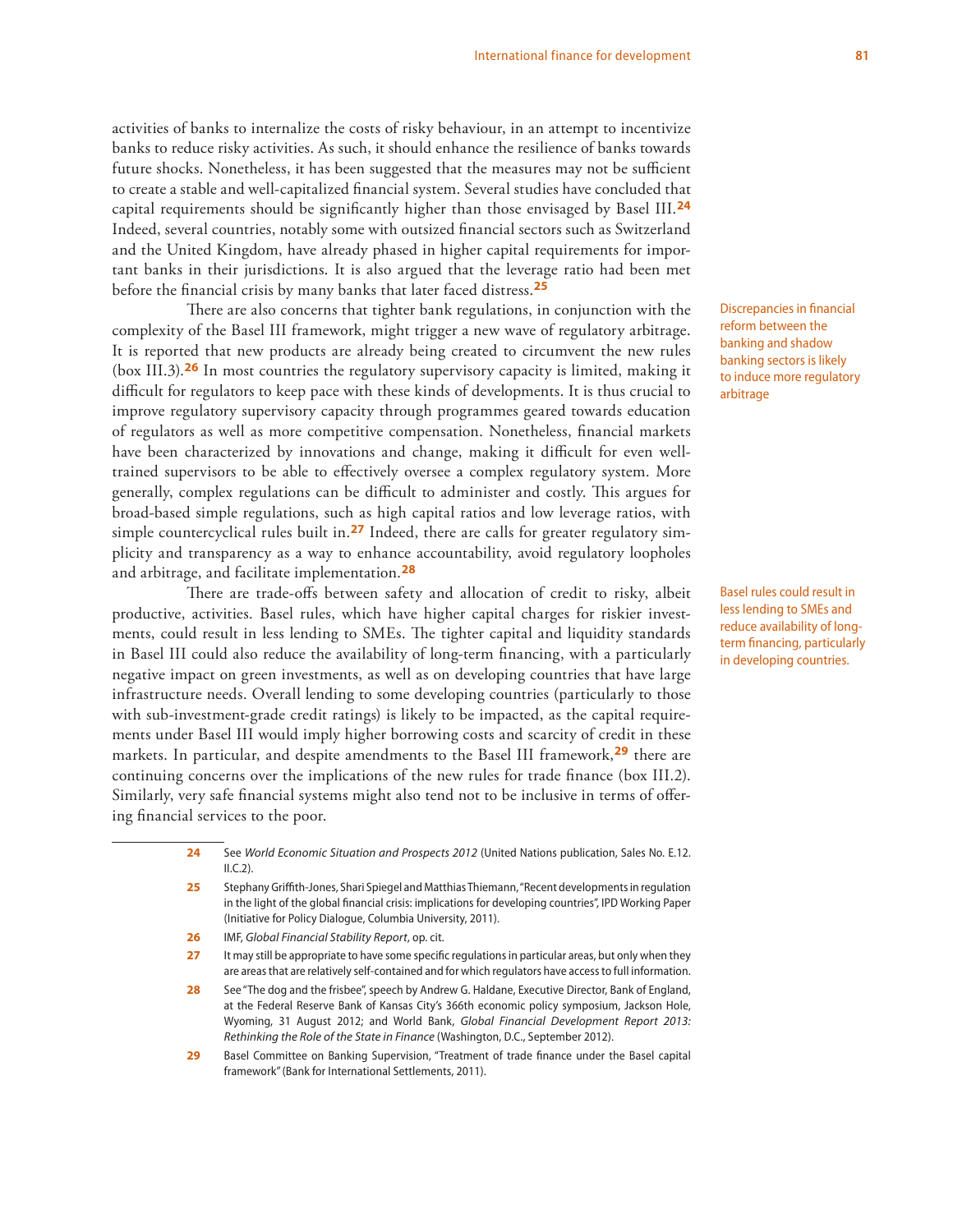# **Box III.2**

**a** IMF, *Global Financial Stability Report: Restoring Confidence and Progressing on Reforms,* October 2012.

**b** Basel Committee on Banking Supervision, "Treatment of trade finance under the Basel capital framework (Bank for International Settlements, 2011).

#### **Capital arbitrage since the crisis: trade finance securitization**

 Despite a decline in securitization following the financial crisis, new financial products that appear to circumvent regulatory rules are being created.**a** It has, however, been argued that not all of what has come to be known as "regulatory arbitrage" (that is, using off-balance-sheet structures to circumvent capital requirements) necessarily increases systemic risks. To the extent that regulators with limited market information misprice risk, it is argued that these trades might have the effect of making the market more efficient. An example where this might be the case is in trade financing. Many trade finance instruments, such as letters of credit, are held off balance sheet. The leverage rule in Basel III requires banks to set aside the capital equivalent of the value of off-balance-sheet items using a credit-conversion factor that reflects the likelihood of a contingent off-balance sheet risk becoming an on-balance sheet item. The Basel III credit conversion factor for trade finance is 100 per cent, five times the 20 per cent figure generally used in Basel II. The implication is that the collateral used in trade financing is not counted in the evaluation of the risk of the loan.

Aside from raising questions on whether such items should be held off balance sheet to begin with, the underlying question is how to value the collateral in trade finance. The problem is based on an informational asymmetry. From the regulator's perspective, there is not enough data on trade finance defaults available to reduce the risk weighting.**b** Banks, which believe they have a better idea of the risks in the loan portfolios, argue that trade finance is less likely to default and that many, although not all, trade finance deals are backed by strong collateral. Nonetheless, the regulatory capital costs of the loans devalue the collateral. As a result, banks have created products to securitize pools of trade financing loans, which are then sold to investors.

This securitization has allowed some banks to continue trade financing in developing countries, and underscores the potential benefits that securitizations can have for financing for development. There are, however, real risks associated with these products that need to be addressed. Many structures incorporate bank guarantees that are not necessarily fully reported, despite the fact that the banks still maintain some exposure to the underlying risks. At present this does not pose systemic risks since the market is small and limited to investors with expertise in this area. However, if it were to grow in size it would likely bring in investors with limited knowledge of trade finance, which could result in severe mispricing, similar to what happened in the mortgage markets (although most likely on a smaller scale). In addition, there is a risk associated with the loans being originated for the purpose of securitization (referred to as the "originate to distribute" model), which often implies reduced credit monitoring and screening. Ironically, this then justifies the higher risk ratings, but also leads to increased risks for both borrowers and investors, as well as systemic risks created by credit bubbles.

There is a need to keep exposures, such as those implicit in guarantees or other mechanisms, on balance sheet, transparent, and within the regulatory monitoring framework. In addition, there is a need for regulators to monitor the growth of securitizations in different sectors across the system in order to better track the build-up that creates bubbles with systemic implications.

# Global systemically important financial institutions

During the global financial crisis, large financial institutions, in particular, were found to have spread systemic risks. In response, G20 leaders agreed to strengthen the oversight and regulation of global systemically important financial institutions (G-SIFIs), focused on minimizing the adverse impacts their distress or failure might have on the financial sector as well as on the broader economy. In 2011, the FSB identified an initial group of 29 G-SIFIs, nine of which are headquartered in jurisdictions that have not yet fully implemented Basel II or II.5. A key element of the measures put forward by the FSB to address the phenomenon of "too big to fail" is that G-SIFIs should have a loss-absorbing capacity beyond the general standards of Basel III (that is, an additional capital requirement of between 1.0 per cent and 3.5 per cent, to be phased in by 2019), although it is not clear

Global systemically important financial institutions will have to raise their loss-absorbing capacity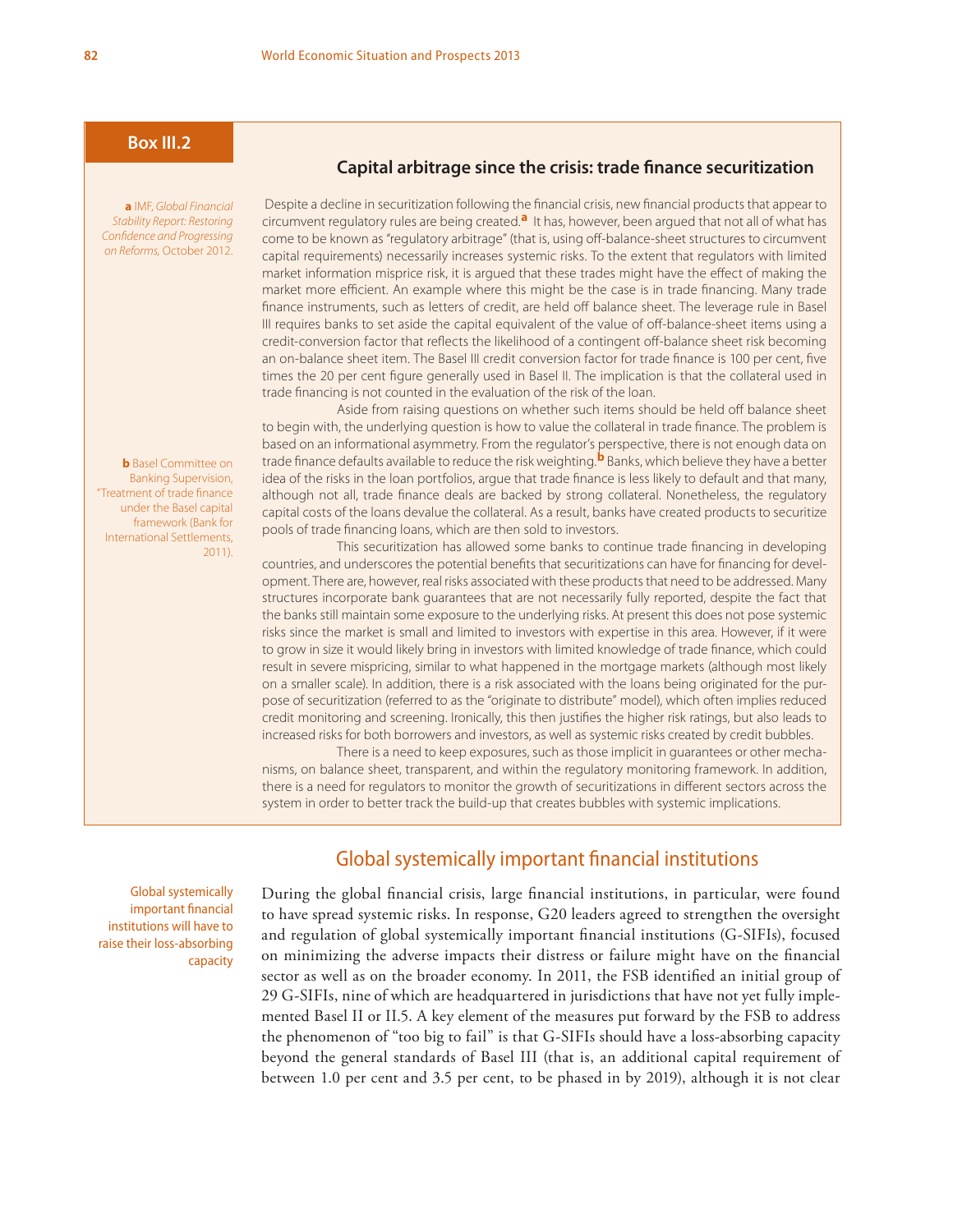### that this will be sufficient. A further concern is that the new regulations might exacerbate this concentration of the financial sector in a few big banks, since absorbing the higher costs may require economies of scale. **30**

The FSB has also recommended that G-SIFIs develop recovery and resolution plans (also known as living wills), and that countries prioritize this in national regulatory frameworks. Other related FSB recommendations include the establishment of crisis management groups for G-SIFIs, which would include regulators, supervisors, central banks, and other authorities, as well as cross-border cooperation. The FSB is currently developing standards for domestic regulators to follow in supervising G-SIFIs, and is working to extend the resolution planning framework to systemically important insurers and non-bank G-SIFIs.

Most countries have been slow to implement the FSB recommendations. There are some exceptions, however, such as the Dodd-Frank Wall Street Reform and Consumer Protection Act in the United States, which incorporates living wills into its framework. Altogether, the "too big to fail" problem remains largely unresolved. Measures to decrease financial concentration should be explored, including steps to reduce the size of financial conglomerates by separating different business lines and creating a more diversified banking system, with a greater role for cooperative and savings banks, for instance.

# Reforms in compensation and incentives

Compensation practices encouraging excessive risk-taking were a key contributing factor to the global financial crisis. Many financial market participants are compensated on the basis of annual performance, which can incentivize excessive short-term risk-taking, without factoring in medium- or long-term risks. According to FSB surveys of market participants, more than 80 per cent of respondents believe that compensation packages contributed to the accumulation of risks that led to the crisis, with general agreement that without changes in such incentives, other reforms are likely to be less effective.**<sup>31</sup>**

The dominant view among policymakers as represented by the FSB is that "executive compensation is not simply a market wage, but an incentive system".**32** The implication is that because compensation structures and incentive structures have an effect on risk-taking within financial institutions, they should fall under the regulatory framework, whereas compensation levels, as such, need not. To this end, in 2009 the FSB defined "principles and guidelines for sound compensation", aimed at curbing excessive risk-taking by financial institutions by improving the alignment of compensation with risk-taking, as well as the governance and supervision of compensation practices. Many countries have since taken steps to incorporate compensation structures into their supervisory frameworks, but in general it is not clear that these will be strong enough to fully alter incentives. In particular, the FSB rules define broad guidelines only and do not set clear parameters on how they should be implemented. For example, in the United States, banks with a global presence are required to identify employees whose incentive compensation can influence risk-taking and to incorporate features into their compensation packages that promote balanced risk-taking. The details vary, however, across jobs and businesses. The "too big to fail" problem continues to be unresolved

Efforts to improve compensation practices in the financial sector remain minimal

**<sup>30</sup>** IMF, *Global Financial Stability Report*, op. cit.

**<sup>31</sup>** Financial Stability Board (FSB), "Principles for sound compensation practices: Implementation standards", 25 September 2009, available from http://www.financialstabilityboard.org/ publications/r\_090925c.pdf.

**<sup>32</sup>** FSB, "Principles for sound compensation practices", 2 April 2009, available from http://www. financialstabilityboard.org/publications/r\_0904b.pdf.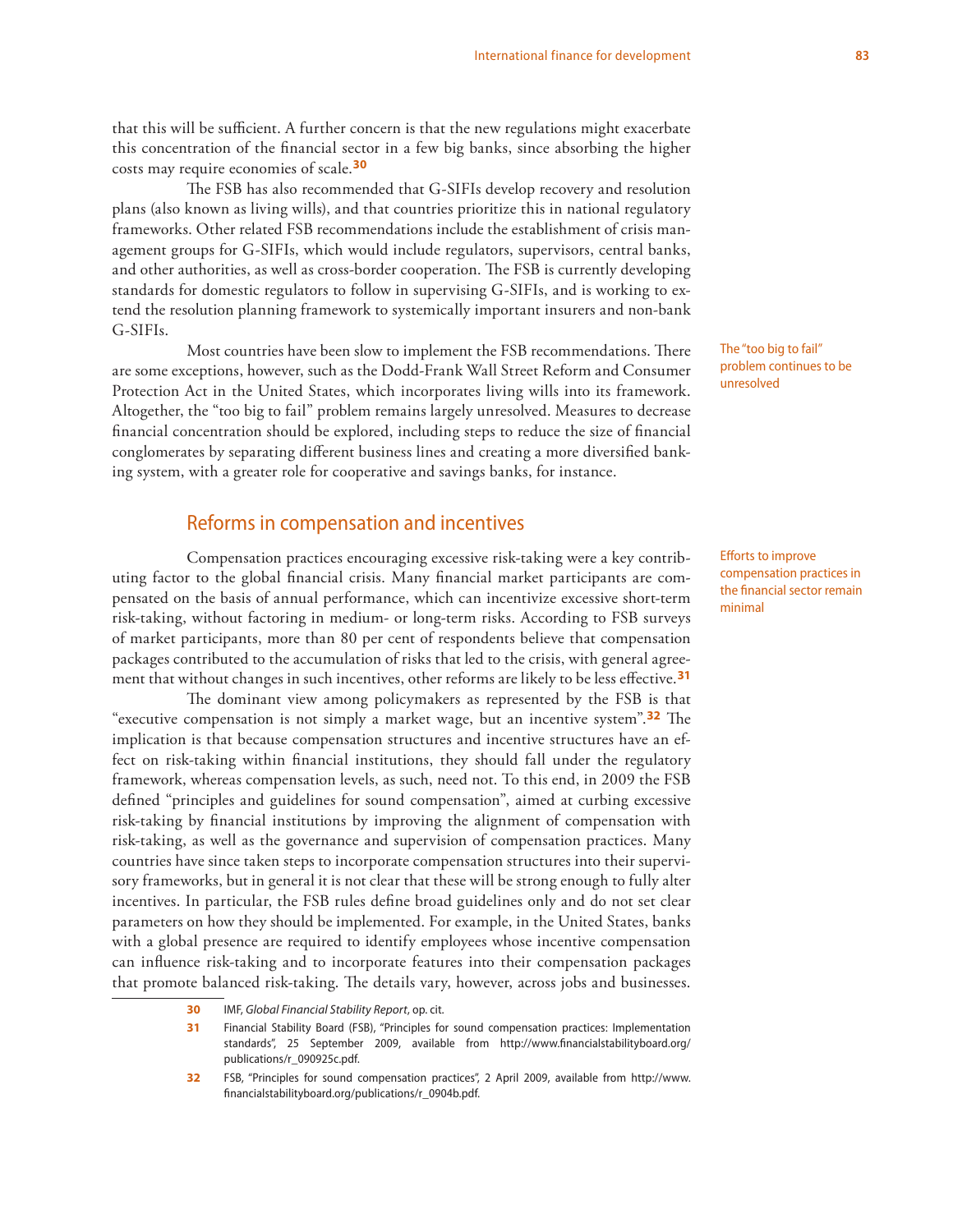In 2012, JP Morgan Chase's unexpected multibillion dollar loss in a group that was meant to be hedging the bank's positions—not engaged in risk-taking—shows how difficult such identification and monitoring can be. Furthermore, the proposed measures apply to only the banking sector, and in particular to G-SIFIs, and do not address shadow banking, where risk-taking and compensation are highest.

# Global risks of shadow banking

#### Shadow banking assets amount to 24 per cent of the global financial system

Another side effect of the new regulations is that risky activities that require higher capital might shift from the regulated banking system to shadow banking practices. The value of shadow banking assets rose from an estimated \$26 trillion in 2002 to \$62 trillion in 2007. Although shadow banking as a percentage of GDP declined after the crisis, assets in the shadow banking sector remain significant, at \$67 trillion in 2011 (figure III.3), or 24 per cent of assets held by the global financial system (figure III.4). Shadow banking activities are particularly important in certain countries, such as the United States where the sector harbours assets worth around \$23 trillion**33** and represents 53 per cent of credit intermediation (down from 60 per cent in 2007).**<sup>34</sup>**

Figure III.3 **Assets of shadow banking entities worldwide, 2002-2011**



**Source**: Financial Stability Board, based on national flow-of-funds data. **Note**: Includes 20 jurisdictions des 20 jurisdictions<br>and the euro area.

> Credit intermediation in the shadow banking sector is performed by a wide range of disparate entities with very different characteristics (box III.2) However, two common elements exist among them: they are not subject to the banking sector regulatory framework and, as such, they lack direct access to a liquidity backstop through a public lender of last resort (although central banks have provided shadow banking entities with

**<sup>33</sup>** FSB, "Shadow banking: strengthening oversight and regulation: recommendations of the Financial Stability Board", 27 October 2011, available from http://www.financialstabilityboard.org/ publications/r\_111027a.pdf.

**<sup>34</sup>** Tobias Adrian and Adam B. Ashcraft, "Shadow banking: a review of literature", Federal Reserve Bank of New York Staff Reports, No. 580 (October 2012), available from http://www.newyorkfed. org/research/staff\_reports/sr580.pdf.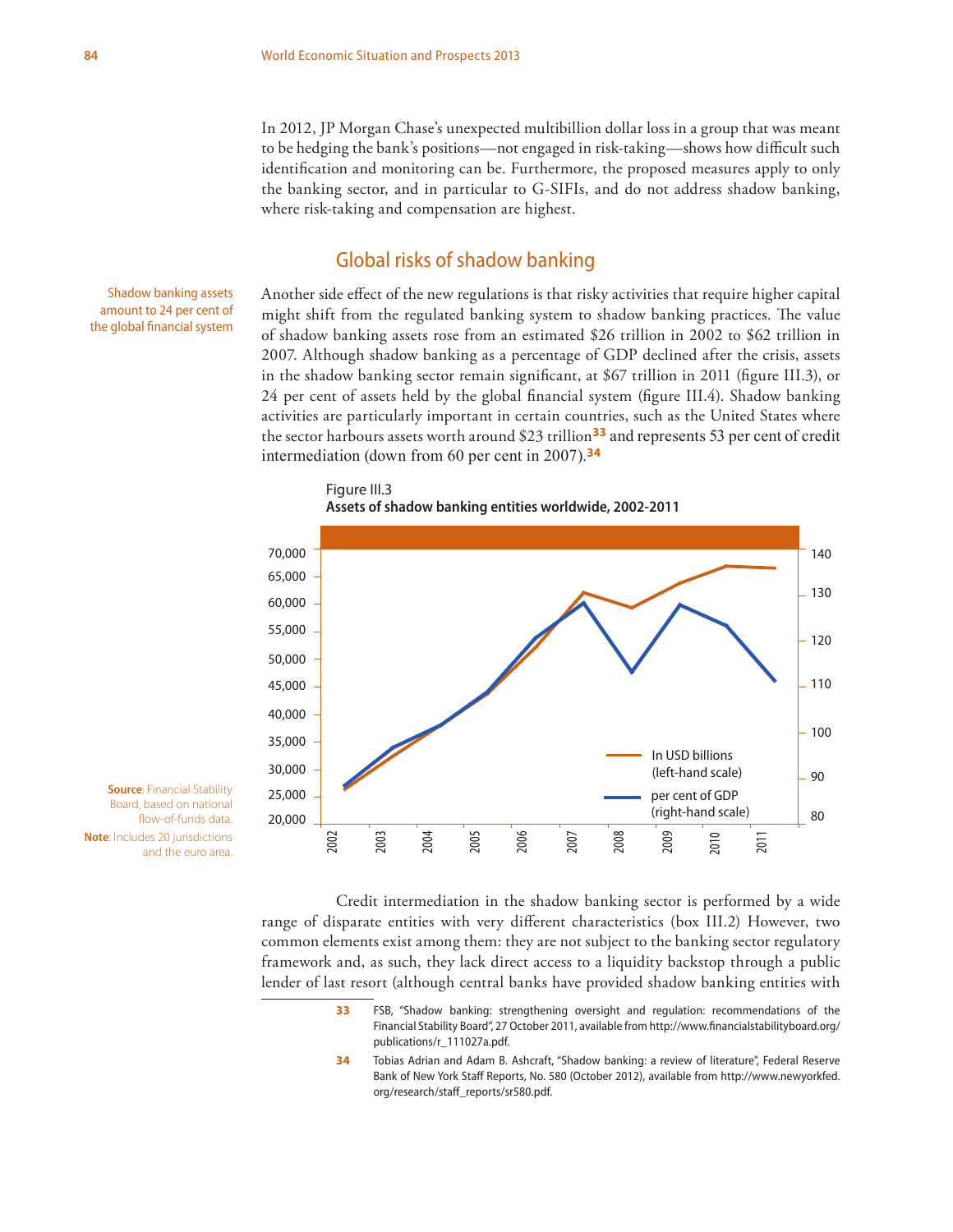liquidity in crisis situations with systemic implications, as was the case with money market funds in the United States, discussed below).**35** As a result, shadow banking allows greater risk-taking than traditional banking, as well as opportunities for capital, tax and accounting arbitrage.



Figure III.4 **Share of total financial assets, 2002-2011**

Both banking and non-banking credit intermediation involve risks, including leverage, maturity and liquidity mismatches, procyclicality, and lack of transparency. These risks become magnified in shadow banking entities, in large part because they are outside of the banking regulatory framework. In addition, many shadow banking entities have compensation schemes based on short-term performance that can lead to excessive risk-taking, as discussed earlier.

Leverage ratios in shadow banking entities are often much higher than in banks. Leverage ratios were close to 30 in many investment banks prior to the financial crisis.**36** Some hedge fund strategies are based on leveraging more than 50 to 100 times the fund equity, and structured vehicles, or at least certain tranches, tend to be highly leveraged by design. Shadow banking entities, such as hedge funds, pose systemic risks through interlinkages with the banking system, such as leverage provided to hedge funds by regulated banks and counterparty risks from trading activities. In the absence of clear ring-fencing between banks and shadow banks, many leveraged shadow banking entities remain affiliated with banks or directly owned by them. While moving activities off banks' balance sheets may be consistent with the regulatory framework, the build-up of leverage in shadow banking entities with linkages to banks jeopardizes financial stability. Although some regulation, like the Dodd-Frank Wall Street Reform and Consumer Protection Act in the United States, attempts to limit these linkages, many of the measures that may have ensured a more solid ring-fencing were left out or diluted in the final agreement.



transparency

**35** Ibid.

**<sup>36</sup>** William Wright, "Investment banks and the death of leverage", *Financial News*, 26 April 2011, available from http://www.efinancialnews.com/story/2011-04-26/investment-banks-and-thedeath-of-leverage.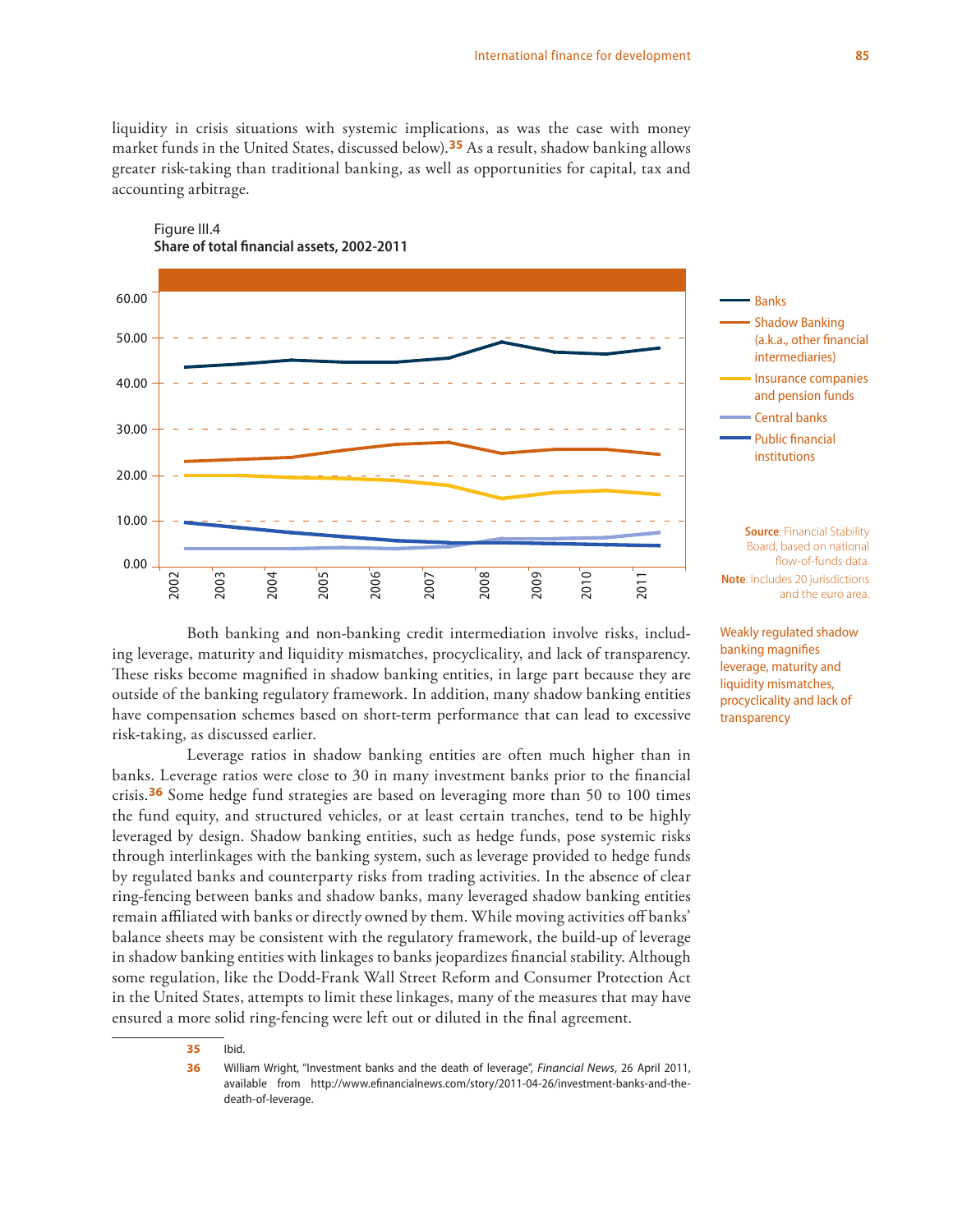Shadow banking's excessive reliance on short-term and secured funding heightens systemic risk

In addition, many shadow banking entities use short-term wholesale funding to finance long-term and illiquid assets, such as borrowing from money market funds or by issuing short-term securities, which entail greater refinancing risks than traditional deposits. At the same time, shadow banking entities generally lack official access to a lender of last resort, and are also outside government deposit insurance programmes, making them more vulnerable to bank runs.**37** For example, money market funds (MMFs) in the United States experienced such a run during the crisis. MMFs hold short-term securities, and pass the interest on to their investors. Consumers and investors often use these funds as alternatives to bank accounts, and do not expect to lose their principal investment. However, during the crisis, the value of the short-term securities held by the funds fell, so that the net asset value of at least one MMF fell below 100 per cent. Within two days of the announcement of "breaking the buck", investors had withdrawn approximately \$200 billion or 10 per cent of assets from the MMF market. The redemptions contributed to a freezing of the United States commercial paper market, so that top-rated United States firms were unable to refinance working capital loans, and to a spike in short-term United States interest rates. Ultimately, the Government provided a guarantee and liquidity backstop to stop the run.**<sup>38</sup>**

Most shadow banking entities are also subject to mark-to-market accounting, which amplifies procyclicality, especially in combination with secured (or collateralized) financing. When asset values fall, additional collateral must be posted, which can force entities into sell positions in order to meet collateral calls, further depressing asset prices. This amplifies deleveraging during crises and, conversely, money creation in good times, potentially weakening the countercyclical effectiveness of monetary policy.

These risks are compounded by the lack of transparency in many shadow banking activities. Hedge funds are notoriously secretive about their strategies and positions, and many structured products are opaque. For example, prior to the crisis, banks provided guarantees to off-balance-sheet structured investment vehicles (SIVs). In the event of defaults above a specified threshold on the underlying loans, the SIVs would transfer the non-performing loans to the bank's balance sheet. These guarantees, which were generally hidden from both regulators and shareholders, substantially increased the riskiness of the banks.

In addition, many shadow banking entities are extremely complex and difficult to understand, leading to systemic mispricing of securities, which can amplify boom and bust cycles. This was particularly evident prior to the crisis with respect to securitization and structured products, especially those that securitized sub-prime mortgages. Although the sub-prime mortgage market was introduced in the United States in the 1980s, it did not become sizeable until the late 1990s, growing from 83,000 mortgages in 1995 to more than 1,600,000 in 2006.**39** As such, there were only limited data on how these mortgages

- **37** Whereas deposits in banks are guaranteed by official insurance funds, such as the Federal Insurance Deposit Corporation (FDIC) in the United States, shadow banking at best relies on private guarantees, which often become unreliable in difficult times.
- **38** The direct extension of public guarantees to several shadow banking entities and markets contributed to restoring some financial stability, but it also opened a debate about the legality and legitimacy of using public funds to assist parts of the financial sector that were not entitled to such assistance as well as shortcomings of existing governance mechanisms. See Levy Economics Institute of Bard College, "Improving governance of the government safety net in financial crisis", April 2012, available from http://www.levyinstitute.org/pubs/rpr\_gov\_12\_04.pdf.
- **39** Souphala Chomsisengphet and Anthony Pennington-Cross, "The evolution of the subprime mortgage market", Federal Reserve Bank of St. Louis *Review*, vol. 88, No. 1 (January/February 2006), pp. 31-56.

Many shadow banking entities are prone to mispricing securities and misleading risk management practices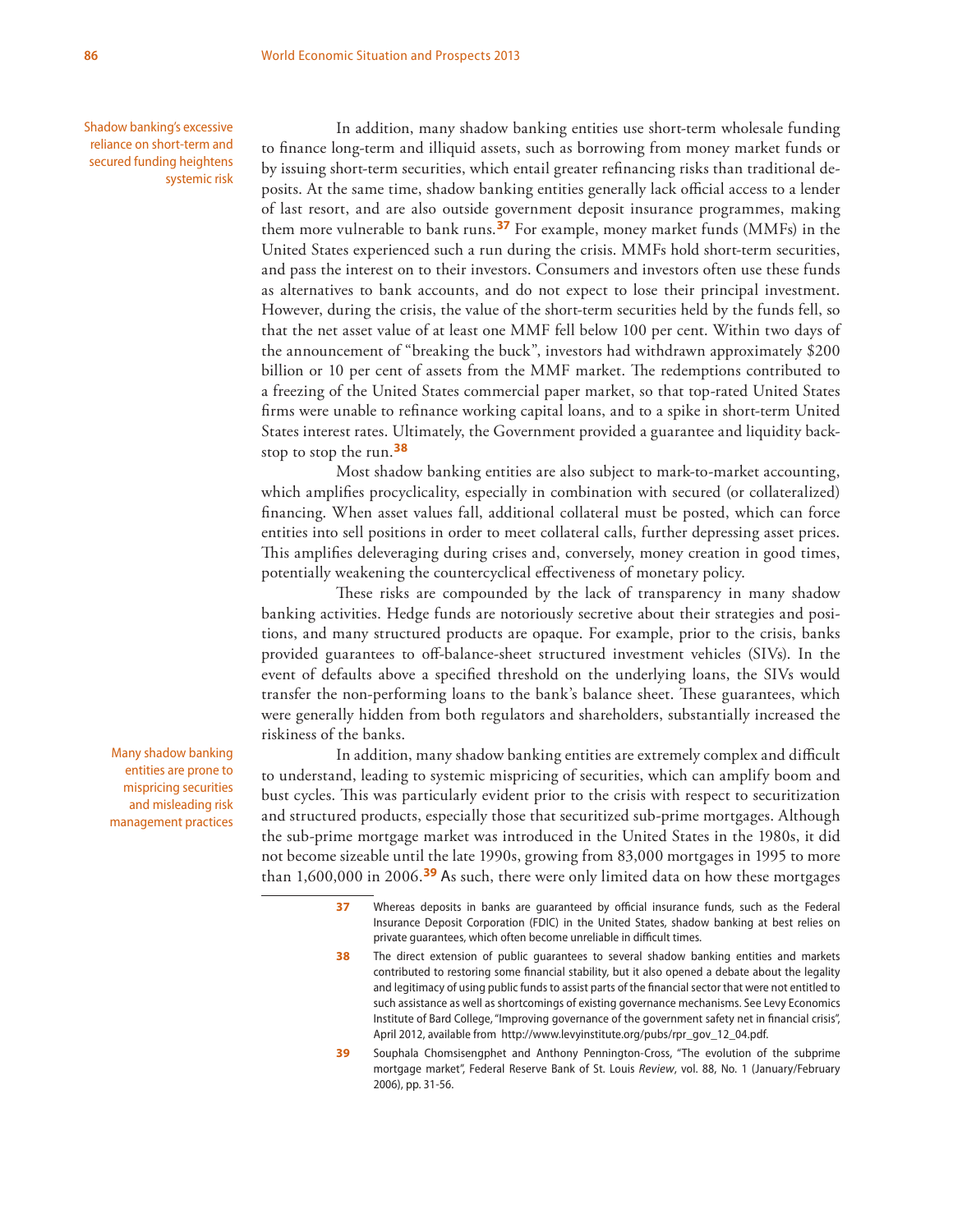would perform in a severe economic slowdown. Given the limited historical data, rating agencies used dubious assumptions about default rates and correlations that were plugged into models designed to be overoptimistic. As a result, risks were systematically ignored and not captured in available data. Ultimately, investors' blind reliance on ratings led many in the financial community to trade products they did not understand. While securitized products can have benefits for lending, especially to underserved groups (box III.3 above), it is crucial that they be effectively regulated in order to identify and reduce systemic risks.

# Progress in regulating shadow banking

The build-up of systemic risk that occurred in shadow banking entities in the run-up to the crisis highlights the need for a new approach to financial sector regulation—one that encompasses monitoring and regulation of all mechanisms that intermediate credit. Most efforts to reform shadow banking are being coordinated at the international level, but progress has been slower than expected. At the November 2010 Seoul Summit, in view of the completion of the agreement on new capital standards for banks in Basel III, the G20 leaders requested that the FSB, in collaboration with other international standardsetting bodies, develop recommendations to strengthen the oversight and regulation of the shadow banking system by mid-2011.**<sup>40</sup>**

In October 2011, the FSB proposed an overall approach and formulated some general principles and recommendations,**41** focused on banks' interactions with shadow banking entities, MMFs, other shadow banking entities, securitization, and securities lending and repos.**42** The proposed approach and possible regulatory measures were further refined and open for public consultation in November 2012.**43** Those measures include imposing concentration and exposure limits as well as stricter consolidation rules to limit the vulnerability of banks to risks in the shadow banking sector, and to ensure that bank guarantees are included on bank balance sheets. In the case of MMFs, the rules being considered would require that MMFs move from constant to variable net asset value accounting and accept the imposition of bank-like capital buffers. Proposed measures to reduce risks in relation to securitization include improving information disclosure and imposing retention requirements, which require banks to maintain a portion of the security on their balance sheet in order to increase their stake in credit evaluation and monitoring of the portfolios. Proposed rules to temper the procyclicality of collateralized lending include providing better guidelines on collateral management, valuation and reuse. Finally, the role of credit rating agencies should be reduced and the transparency and reporting of information continually improved.

- **40** FSB, "Shadow banking: scoping the issues", 12 April 2011, available from http://www. financialstabilityboard.org/publications/r\_110412a.pdf.
- **41** FSB, "Shadow banking: strengthening oversight and regulation", op. cit.
- **42** FSB, "Strengthening the oversight and regulation of shadow banking: progress report to G20 Ministers and Governors, 16 April 2012, available from http://www.financialstabilityboard.org/ publications/r\_120420c.pdf and "Progress of financial regulatory reforms", 31 October 2012, available from http://www.financialstabilityboard.org/publications/r\_121105.pdf.
- **43** FSB, "Strengthening the oversight and regulation of shadow banking: an integrated overview of policy recommendations", 18 November 2012, available from http://www.financialstabilityboard. org/publications/r\_121118.pdf and "Strengthening the oversight and regulation of shadow banking:a policy framework for strengthening oversight and regulation of shadow banking entities", 18 November 2012, available from http://www.financialstabilityboard.org/publications/ r\_121118a.pdf.

Progress in coordinating reform efforts to reduce systemic risk in shadow banking has been slow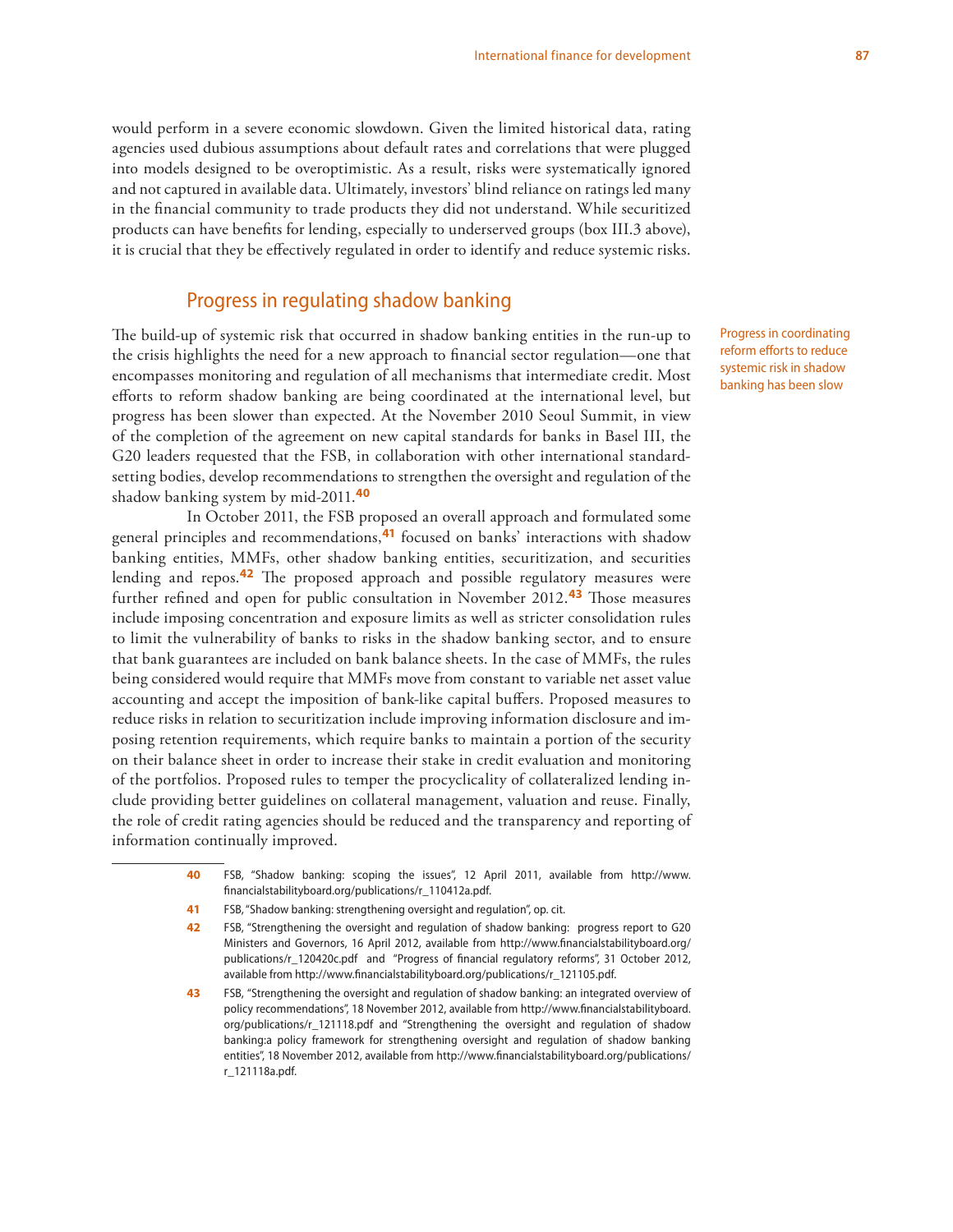To reduce risks in the derivatives market, the G20 has also agreed that OTC derivatives that can be standardized should be traded on formal exchanges or electronic platforms by the end of 2012. The United States, the EU and Japan have made progress in implementing these reforms and are expected to have them fully implemented by the end of 2012. The regulation and transparency of the over-the-counter derivatives market should be improved through requirements for the reporting and central clearing of transactions. Despite slow implementation, it is expected that the progress in terms of infrastructure and legislation will allow at least the jurisdictions with the largest markets in over-the-counter derivatives to comply with the deadline.**<sup>44</sup>**

At the domestic level, initiatives have been taken in some countries to improve regulation in a limited number of areas.**45** Information disclosure standards in debt securitization, for instance, have been strengthened in several countries. However, recent setbacks of regulatory proposals in the United States and slow progress in other developed countries cast doubt over the possibility of reaching an international consensus that would significantly reform and contain systemic risk generated in shadow banking. The continued existence of opportunities for capital, tax and accounting arbitrage, and the exclusion of shadow banking from the debate on perverse compensation incentives and excessive risk-taking, further hinder the possibility of decisively tackling systemic risks generated by shadow banking.

At the global level, it is crucial to ensure that the implementation of regulations is internationally coordinated and consistent. Although a regulatory framework needs to ultimately be designed for the needs of the domestic economy, which can differ across countries, regulatory arbitrage needs to be limited so that high-risk activities will not be merely shifted from more to less strictly regulated sectors or jurisdictions. The establishment of frameworks for monitoring implementation by the FSB and the Basel Committee for Banking Supervision, which involve peer reviews, is a step in the right direction in this regard. Nonetheless, the complexity of the proposed regulations could present new costs. Ultimately, a simple, comprehensive regulatory structure might be more efficient.

# **Other international financial stability issues**

# Global financial safety net

The multilateral capacity to provide liquidity represents a crucial factor in safeguarding global financial stability. A reliable global financial safety net would also reduce the incentive for countries to accumulate reserves in order to cope with adverse shocks. In the wake of the financial crisis, steps have been taken to strengthen the global financial safety net.

In 2012, resources available to the IMF for crisis prevention and resolution were significantly reinforced. A number of countries committed themselves to provide an additional \$461 billion for this purpose, almost doubling the Fund's lending capacity. These resources will be in addition to quota increases under the IMF 2010 quota review and previously enhanced borrowing arrangements of the Fund with member countries

Opportunities for capital, tax and accounting arbitrage remain abundant

IMF resources were sharply increased in 2012

**<sup>44</sup>** FSB, "Overview of progress in the implementation of the G20 recommendations for strengthening financial stability", 19 June 2012, available from http://www.financialstabilityboard.org/ publications/r\_120619a.pdf.

**<sup>45</sup>** For a snapshot of the status of various financial reform initiatives, see IMF, *Global Financial Stability Report*, op. cit., table 3.8.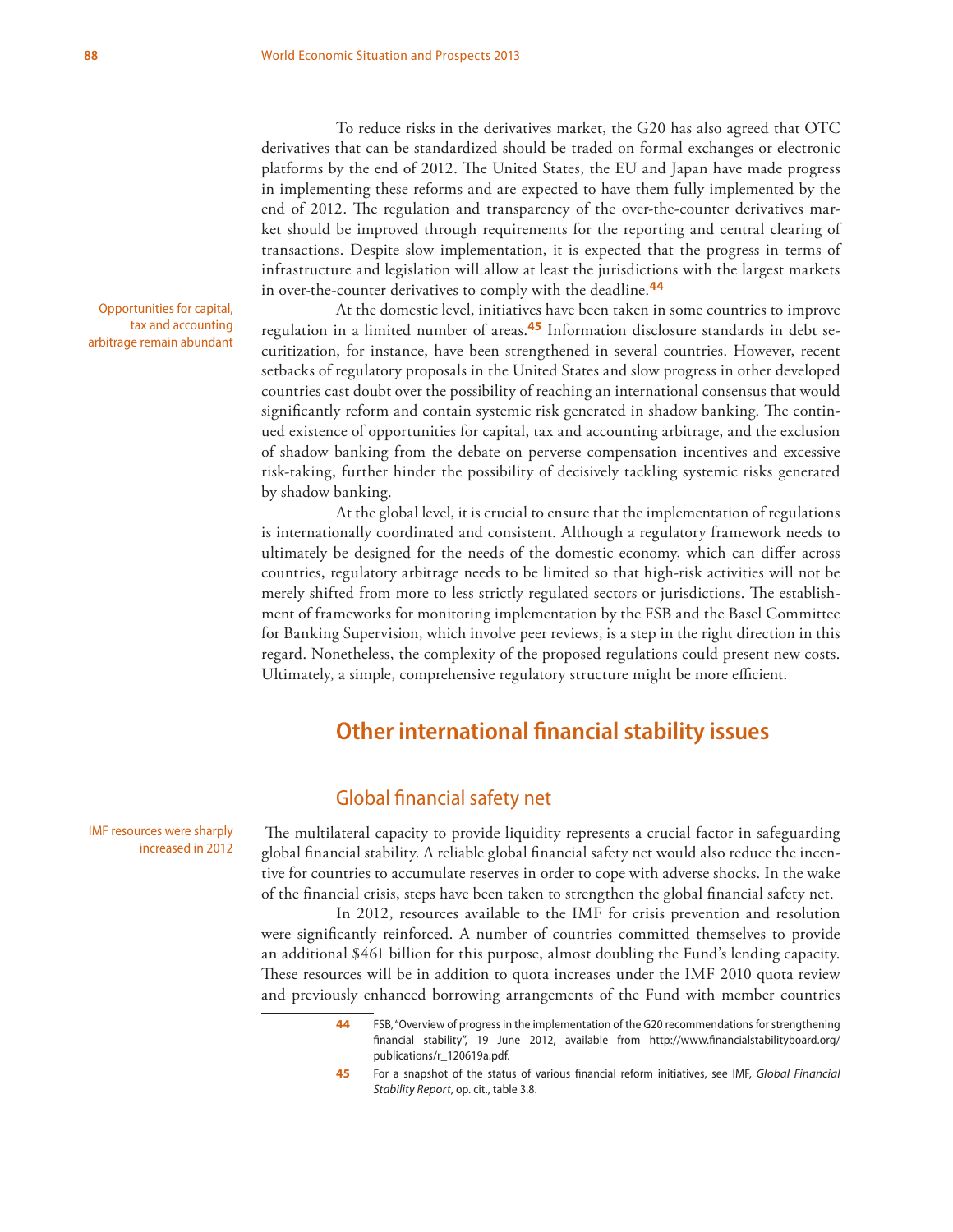and central banks. The IMF also continued to reform its liquidity and emergency lending facilities. In 2011, the Precautionary Credit Line was replaced by the Precautionary and Liquidity Line, which is designed to more flexibly meet the liquidity needs of member countries with sound economic fundamentals. In addition, the Fund's instruments for emergency assistance were consolidated under the new Rapid Financing Instrument, which may be used to support a range of urgent balance-of-payments needs.

Altogether, the international financial safety net has continued to evolve towards a multilayered structure comprising global, regional and bilateral components.**<sup>46</sup>** The overall size of the collective safety net, however, remains small in comparison to reserves accumulated by national central banks. Moreover, there continues to be a lack of a global mechanism ensuring the swift and sufficient availability of substantial resources to stabilize market conditions in times of systemic liquidity crises. Efforts to further strengthen crisis-lending facilities should therefore focus on enhancing the different layers of the financial safety net as well as strengthening the coordination and consistency between the mechanisms at different levels.

The G20 Principles for Cooperation between the IMF and Regional Financing Arrangements, endorsed at the Cannes Summit, recognized that enhanced cooperation between IMF and regional financial arrangements would be a step towards better crisis prevention and resolution. The financial and operational capacity of mechanisms in some regions has been reinforced, as in Europe or in East Asia. In the euro area, the European Stability Mechanism was introduced, which provides rescue funds of €500 billion (about \$628 billion). In May 2012, the members of the Association of Southeast Asian Nations plus China, Japan and the Republic of Korea under the Chiang Mai Initiative agreed to double the size of their emergency liquidity programme to \$240 billion and make it more readily available.**47** In Latin America, the Inter-American Development Bank and the Andean Development Bank are playing increasingly important roles, but these act as development banks rather than as monetary funds. In Africa, there is no appropriate institution that can step in to provide regional liquidity.

In terms of the relative size of the different components of the global financial safety net, it is important to note that the bulk of liquidity needed to ease funding pressures has been provided by key central banks. For instance, the volume of Long-Term Refinancing Operations offered by the European Central Bank in late 2011 and early 2012 alone amounted to over  $\epsilon$ 1 trillion. The involvement of major central banks will therefore remain pivotal for a functioning and sufficient global financial safety net. The creation of a more permanent framework of liquidity lines between key central banks should be given consideration. The existence of such agreements, even in times of limited usage, is considered to have a stabilizing effect on markets.

# Multilateral and financial sector surveillance

Surveillance of the global economy for early warnings on economic and financial risks is another key element in taming the boom-bust cycles of international finance. In the run-up to the global crisis, the build-up of such risks was not properly captured by IMF Comprehensive and timely risk identification should be the priority for multilateral financial surveillance

More efforts are needed for improving global safety nets

**<sup>46</sup>** See, for instance, Pradumna B. Rana, "The evolving multi-layered global financial safety net: role of Asia", RSIS Working Paper, No. 238 (S. Rajaratnam School of International Studies, Singapore, 16 May 2012).

**<sup>47</sup>** See "Reforming international financial safety nets", statement by Naoyuki Shinohara, IMF Deputy Managing Director, to the Asian Development Bank 45<sup>th</sup> Annual Meeting, Manila, Philippines, 5 May 2012, available from imf.org/external/np/speeches/2012/050512.htm.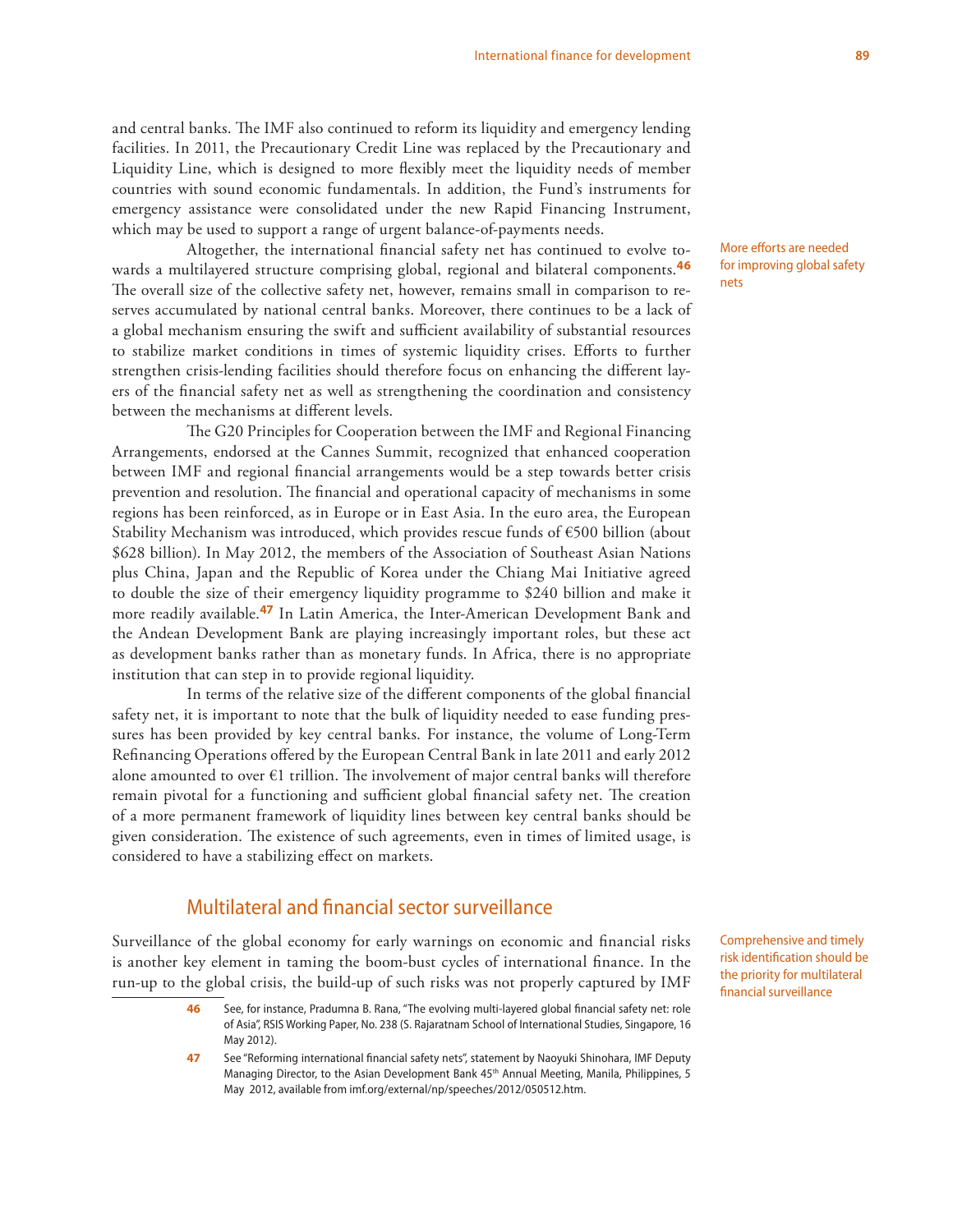surveillance. In particular, shortcomings in the surveillance approach were identified with regard to cross-border and cross-sectoral linkages. The ability to assess the impact of policies and shocks in major economies on other countries and regions and determine the linkages between the financial sector and the real economy are central to effective surveillance. Efforts of the IMF have continued to strengthen the capacity of multilateral surveillance to identify risks to global financial and economic stability in a timely and comprehensive manner. It has also taken a number of steps to strengthen the quality and coverage of its surveillance activities.

In 2011, the Fund prepared its first spillover reports for the world's five largest economies (China, Japan, the United Kingdom, the United States, and the euro area) to better reflect interconnections between the world's economies. The reports assessed the impact of policies in those economies on partner economies and stressed the importance of financial channels for transmitting global shocks. Implementing the recommendations of its 2011 Triennial Surveillance Review and the related Managing Director's Action Plan, the Fund has furthermore continued to reform and broaden its surveillance approach, through better integration of bilateral and multilateral surveillance, for instance. The monitoring of global stability risks emanating from financial sectors has been strengthened by the decision to make financial stability assessments at five-year intervals a mandatory part of surveillance for the 25 jurisdictions with systemically important financial sectors. Under the revamped IMF/World Bank Financial Sector Assessment Programme, several systemically important financial sectors have been assessed in 2012. Furthermore, a new IMF Financial Surveillance Strategy was adopted in September 2012, which aims to strengthen the analytical underpinnings of risk assessments and policy advice, upgrade the instruments and products of financial surveillance, and engage more actively with stakeholders in order to improve the traction and impact of financial surveillance.

# **International development cooperation and official flows**

# Official development assistance

International public financing represents a form of global collective action for financing of global social, economic and environmental goals, which are often not financed by the private sector. In addition, official financing can be used to leverage private finance in areas that promote social goals, such as climate financing. However, similar to private finance, official financing to countries has been subject to instability and unpredictability. After reaching a peak in 2010, ODA from member countries of the Development Assistance Committee (DAC) of the Organization for Economic Cooperation and Development (OECD) fell 2.7 per cent in real terms to \$25 billion in 2011, equivalent to 0.31 of gross national income (GNI) of DAC members. This represents the first significant fall in ODA, excluding years of exceptional debt relief, since 1997 (figure III.5). Net ODA fell in 16 countries, including the largest donors, such as the United States and the EU countries, which reduced their shares of ODA in GNI from 0.21 per cent to 0.20 per cent and from 0.44 per cent to 0.42 per cent, respectively. Steep declines were observed in Greece and Spain (more than 33 per cent) and Austria, Belgium and Japan (more than 10 per cent). Moreover, expected tight aid budgets in DAC member countries are expected in the coming years.

In 2011, ODA fell for the first time in fifteen years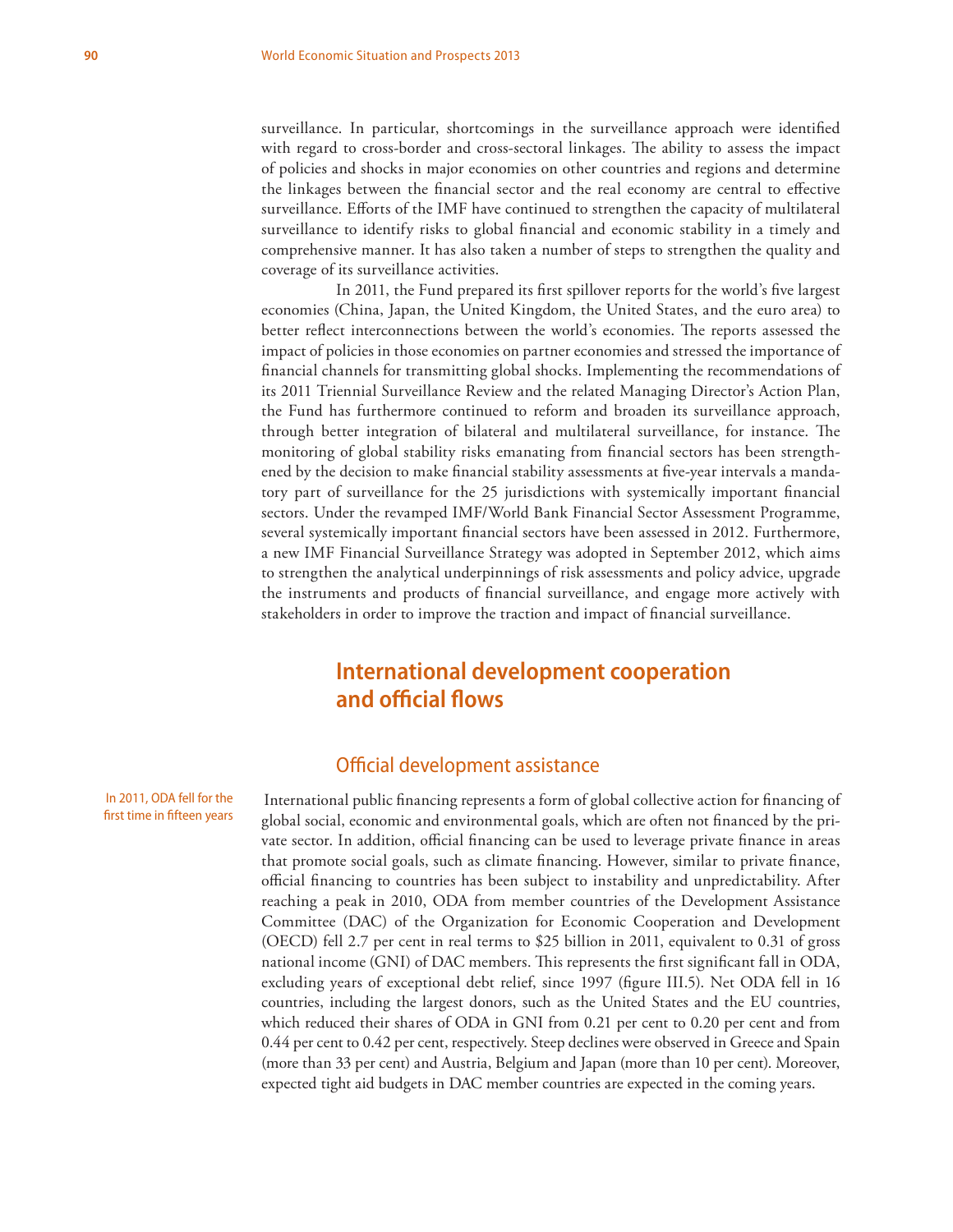#### Figure III.5

**ODA from Development Assistance Committee (DAC) countries as a percentage of donor-country gross national income and in United States dollars, 1960-2011**



database, available at http://www.oecd-ilibrary. org/statistics (accessed 16 November 2012).

Bilateral ODA to the least developed countries (LDCs) fell by about 2.0 per cent in real terms in 2011, even though donors renewed their commitment to provide at least 0.15 per cent of their GNI as aid to LDCs by 2015 at the Fourth United Nations Conference on the Least Developed Countries (LDC IV) in May 2011. The Programme of Action for the Least Developed Countries for the Decade 2011-2020 set a target that at least half of the LDCs should be eligible for graduation from the category by 2020.

 The fall in ODA widens the gap on aid delivery between global aid and the 0.7 per cent agreed United Nations target by \$4 billion, from 0.38 per cent of donor GNI in 2010 to 0.39 per cent. Total ODA would have to more than double to about \$300 billion in 2011 dollars to reach the target.**48** As of 2011, only Denmark, Luxembourg, the Netherlands, Norway and Sweden exceeded the United Nations ODA target. More recently, however, the Netherlands announced plans to cut its aid budget by  $\epsilon$ 1 billion by 2017, which will bring its contribution well below 0.7 per cent.

Declining ODA thus endangers the prospect of achieving the international targets adopted by donors at major international fora**49** during the past decade. This was already apparent in 2010 in the failure to reach the G20 Gleneagles summit pledge of reaching 0.36 percent level of the combined GNI of the DAC members, which was, in turn, regarded as an intermediate objective toward meeting the long-standing United Nations ODA target of 0.7 per cent. In addition, the commitment made in Gleneagles to increase aid to Africa by \$25 billion in 2010 was not met either.

An OECD Development Centre Study, published in April 2012,**50** estimates a \$120 billion additional resources gap to achieving the MDGs, while the current flows of

- **48** See *MDG Gap Task Force Report 2012: The Global Partnership for Development—Making Rhetoric a Reality* (United Nations publication, Sales No. E.12.I.5), p 9.
- **49** Including the Monterrey (2002) and Doha (2008) conferences on financing for development, the Millennium Development Goals (MDG) and the Fourth United Nations Conference on the Least Developed Countries in Istanbul (2011), in particular, the G20 Gleneagles summit pledges.
- **50** Organization for Economic Cooperation and Development (OECD), "Achieving the Millennium Development Goals: more money or better policies (or both)?", Issue Paper, available from http:// www.oecd.org/social/povertyreductionandsocialdevelopment/50463407.pdf.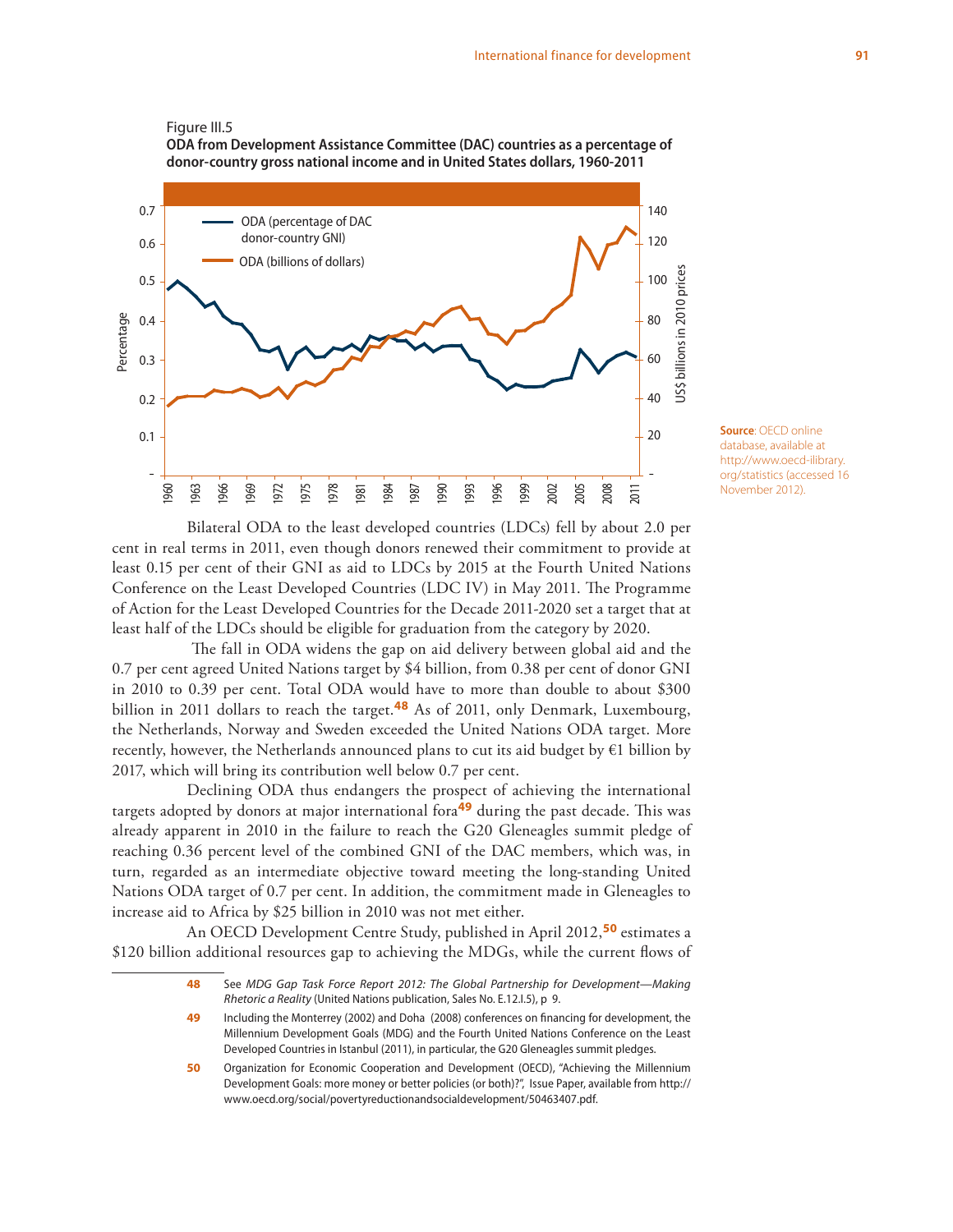country-programmable aid from OECD countries stand at roughly half this figure. More than half of it is needed in 20 low-income countries with per capita income lower than \$1,000 and, in the absence of expeditious action, about 35 countries will fall short of the goal of halving the number of people living in absolute poverty. Urgent action is required for these pledges to regain credibility and the necessary political traction.

Following the shortfall in the EU target for ODA delivery, the Foreign Affairs Council of the European Union took a decision on the proposed "Agenda for Change" by the EU Commission, in which it reaffirmed its commitment to achieve all their development aid targets—including the collective 0.7 per cent ODA to GNI target—by 2015.**<sup>51</sup>** Furthermore, the Council reiterated its commitment to policy coherence for development and identified key strategic priorities. The Council's focus is on governance and inclusive sustainable growth as the two over-arching pillars of development cooperation, and it will follow a more differentiated approach to countries at varying levels of development and concentrate on a maximum of three sectors per country. The mix and level of aid would be adapted according to needs, capacity and impact, as well as the progress made in commitments to—and the record on—human rights, democracy and rule of law, reforms implementation and meeting the needs of the people.

Before the Council approved the "Agenda for Change", the April 2012 DAC Review of the Development Cooperation Policies and Programmes of the European Union noted that more progress was needed. The Review made a number of recommendations,**<sup>52</sup>** including strengthening its differentiated international cooperation strategy with appropriate funding within the 2014-2020 financial framework, simplifying its complex budgetary and administrative processes, while aligning with member country policies and devolving more authority to its staff in the field.

Recently, the European Parliament development committee adopted a set of amendments that will be the basis of the negotiations with the Council on the new Development Cooperation Instrument regulation that will come into effect when the current one expires (after December 2013). The September 2012 proposed amendments**<sup>53</sup>** include a renewed focus on inequality, since the proposed Agenda for Change selection implied that middle-income countries would lose EU bilateral aid, based mostly on per capita income. Other important aspects are the call for a smoother transition when phasing out aid, more democratic oversight, and making climate change-related aid additional to the 0.7 per cent contribution that member states have to provide as ODA.

DAC members approved a Recommendation on Good Pledging Practice to ensure credible and feasible pledges with enhanced accountability and transparency in 2011. Now, donor countries, who are in a position to do so, need to set progressive quantitative aid targets based on recipients' needs assessments. Furthermore, LDCs need more access to highly concessional funds and grants if they are to meet their essential spending needs and also respond in a countercyclical way to the global economic crisis without falling back into debt distress. This is particularly true for those LDCs facing fragile situations resulting from institutions being weakened by the risk that their share of ODA allocation will be lowered based on performance.

- **51** Council of the European Union, "Council conclusions: increasing the impact of EU development policy—an agenda for change", issued at the 3166<sup>th</sup> Foreign Affairs Council meeting in Brussels, 14 May 2012.
- **52** OECD, "EU development co-operation: improving but still cumbersome", available from http:// www.oecd.org/newsroom/eudevelopmentco-operationimprovingbutstillcumbersome.htm.
- **53** See, "EU development aid must take social inequalities into account, say MEPs", European Parliament News, 18 September 2012, available from http://www.europarl.europa.eu/news/ en/pressroom/content/20120917IPR51498/html/EU-development-aid-must-take-socialinequalities-into-account-say-MEPs.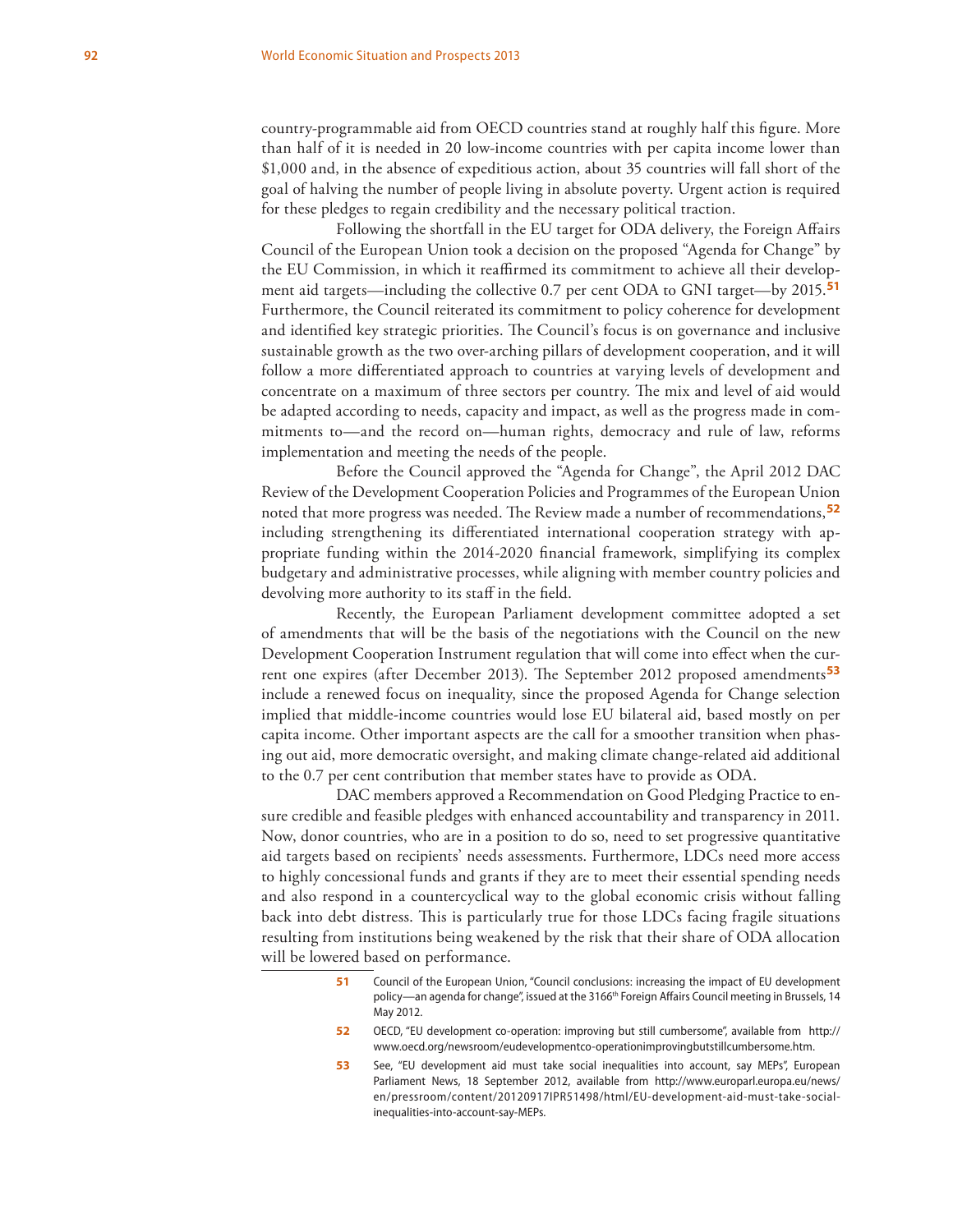### There is also evidence that along with the drop in ODA, the profile of ODA has shifted, particularly for low-income country recipients. As shown in figure III.6, budget support has fallen and project support has grown, along with the decline in aid. This could be indicative of an effort by donors to make aid allocation more results orientated, believing that this increases aid efficiency. "Measurable outputs" are important from the donors' perspective, as programmes that have a clear results focus tend to more readily receive parliamentary approval in donor countries. Nonetheless, the explosion in the number of individual aid projects by multiple donors has been widely criticized for not only exacerbating the fragmentation of aid architecture, but also imposing high transaction costs on recipient governments with scarce resources, failing to align with countries' national priorities and development strategies, and undermining country ownership—which is at the core of the Paris Principles of on Aid Effectiveness. Recognition that the role of aid lies in encouraging and supplementing national resource mobilization to meet national development goals, including the MDGs, has led to calls for aid to be increasingly used for budget support.

#### 0.00 2.00 4.00 6.00 8.00 10.00 12.00 2003 2004 2005 2006 2007 2008 2009 2010 2011 2012 2013 2014 2015 2016 **Project loans** Budget support loans **Project grants** Budget support grants Percent of GDP

**Source**: IMF, World Economic Outlook database, October 2012; and IMF, "Fiscal Monitor: Taking stock—progress report on fiscal adjustment", October 2012, p.32.

**Note**: Average for low-income countries and fragile states of Africa, with oil producers excluded.

As a whole, the objectives of the 2005 Paris Declaration on Aid Effectiveness set for 2010 have not been fully implemented, with only one out of 13 targets met. Establishing mutual accountability mechanisms has been the indicator with the least progress so far. While recipients have, in general, complied with this framework, donors have not.**54** As recognized in the Accra Agenda of Action, aid distribution across countries remains insufficiently coordinated and the problem of aid "darlings" and "orphans", as well as "herding" behaviour by donors persists, with donor self-interest and geopolitical factors often outweighing recipients' needs and their ability to use aid effectively.

Although the proportion of official aid in total financing flows to developing countries is diminishing, ODA remains critical for many countries. Many countries are in need of increased assistance to meet emerging additional challenges such as climate change and food price increases. The Global Partnership for Effective Development was launched

**54** Ibid.

ODA remains a key financing source for lowincome countries

Figure III.6 **Low-income countries: concessional financing, 2003-2016**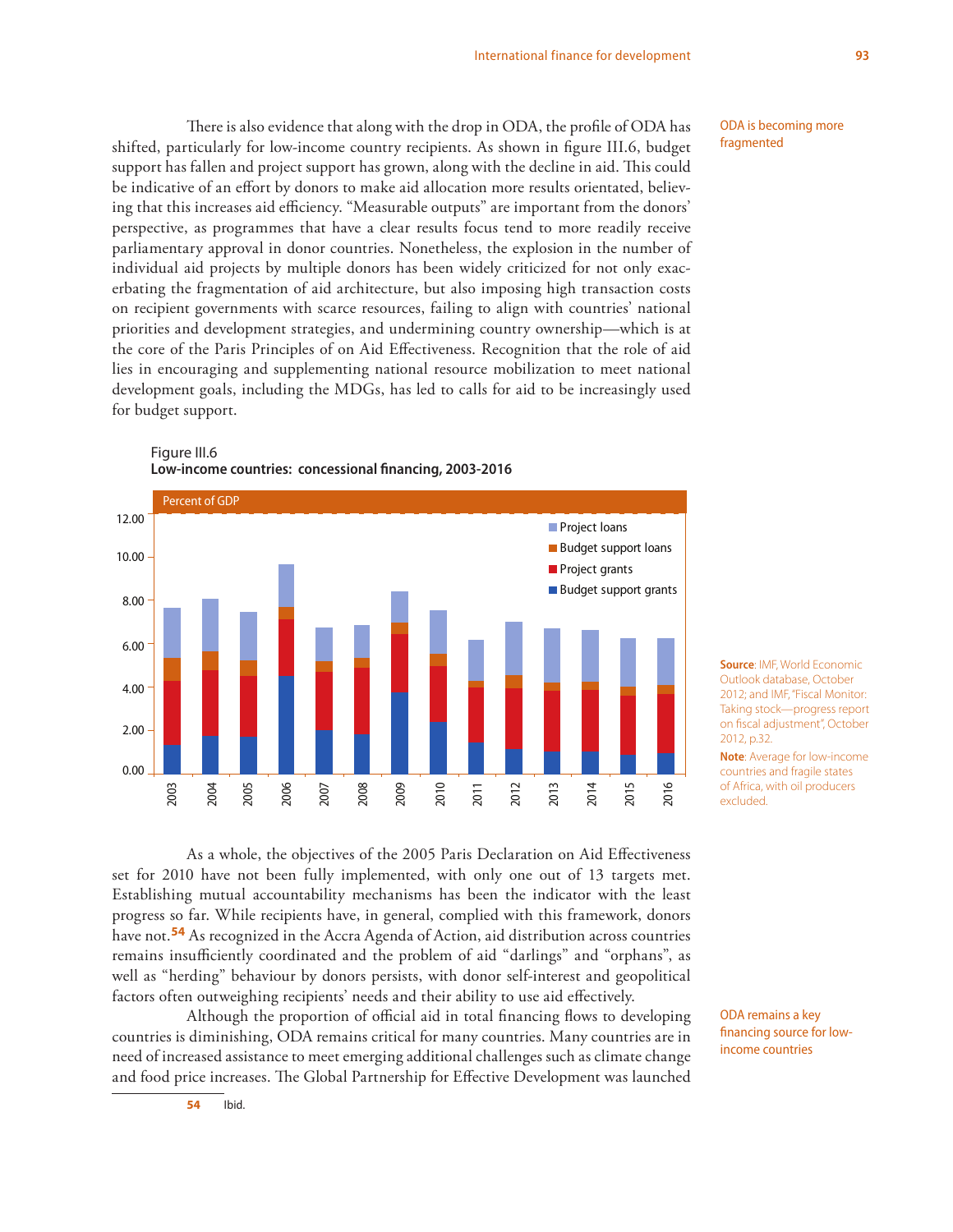at the Fourth High Level Forum on Aid Effectiveness in Busan, Korea in November-December 2011. The principles of the Global Partnership for inclusive development need to be translated into balanced, effective arrangements benefitting all.

There is scope to further improve collaboration and coordination among donors and between donor and recipients at both global and national levels. Together with fostering the Global Partnership, the Development Cooperation Forum of the United Nations Economic and Social Council could be strengthened to ensure that the concept of aid effectiveness—broadened to capture all aspects of development effectiveness—goes beyond strengthening country ownership by aligning ODA with recipient country's development strategies and plans, and increasing the use of their own systems for procurement and financial management.

# South-South cooperation

The dynamism of South-South trade and financing is part of the explanation for the relative resilience of developing countries in the recent crisis. The estimated volume of South-South cooperation financial flows was calculated to have reached 20 billion in 2010,**<sup>55</sup>** and is expected to grow further. However, the full size of South-South cooperation is not known, as many of the transactions are not fully reported. The knowledge gaps in South-South cooperation need to be acknowledged and addressed by creating proper reporting procedures that can solve the problem of fragmented and incomplete data.

Most of the resources in South-South flows are in the form of bilateral programmes of project funding. Unlike traditional aid, South-South cooperation tends to use a multi-pronged development strategy, incorporating trade and investment along with aid to support necessary infrastructure for the broader investment, generally without conditionalities.**56** South-South cooperation also extends to areas of knowledge-sharing, as a tool for facilitating capacity development and innovation. Much South-South cooperation, particularly from China, appears to be market driven (using market interest rates) in the area of natural resources, with much of the lending collateralized.**57** As such, it is not an alternative to existing aid.

The Busan outcome document acknowledged the difference between South-South cooperation and North-South cooperation in terms of nature, modalities and responsibilities.**58** At Busan, countries agreed to form an integral part of a new and more inclusive development agenda, in which actors participate on the basis of common goals, shared principles and differential commitments. South-South cooperation can work in concert with traditional forms of development aid which, in recent years, have tended to focus more on humanitarian and social interventions, and increasingly, on climate adaptation and mitigation.**59** The complementarity of South-South flows, traditional ODA, and other flows should be integrated to enhance the overall development architecture.

- **55** Sachin Chaturvedi, Thomas Fues and Elizabeth Sidiropoulos, *Development Cooperation and Emerging Powers: New partners or Old Patterns?* (Zed Books, 2012), p. 255.
- **56** See United Nations, General Assembly, "Report of the Secretary-General on the state of South-South cooperation" (A/66/229), para. 15.
- **57** Kevin P. Gallagher and Roberto Porzecanski, *The Dragon in the Room: China and the Future of Latin American Industrialization* (Stanford University Press, 2010).
- **58** See "Busan Partnership for Effective Development Cooperation", Outcome document at the Fourth High Level Forum on Aid Effectiveness held in Busan, Republic Of Korea from 29 November-1 December 2011, paras. 2 and 14.
- **59** United Nations, General Assembly, "Report of the Secretary-General on the state of South-South cooperation", op. cit., para. 53.

South-South cooperation continues to grow, mirroring the increasing global relevance of these economies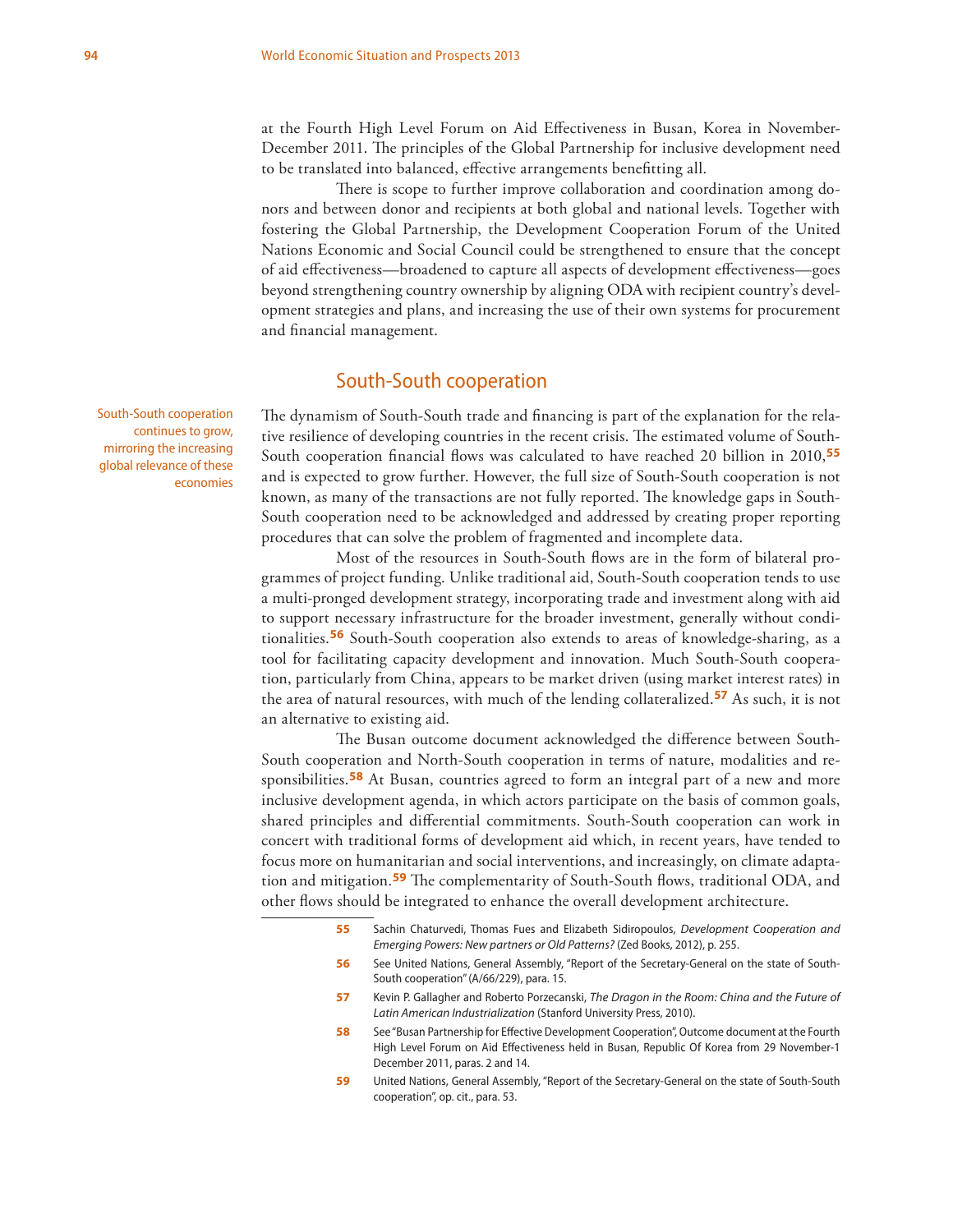# Innovative sources of international financing for development

Nonetheless, shortfalls in traditional ODA and the need for additional and more predictable international public financing has led to a search for new funding sources in addition to South-South cooperation and other flows— not as a substitute for aid, but as a complement to it. The G20 at the Cannes Summit on 4 November 2011 acknowledged the need to tap new sources of funds for development and global public goods. The outcome document of the United Nations Conference on Sustainable Development (Rio+20), entitled "The future we want", also states: "We consider that innovative financing mechanisms can make a positive contribution in assisting developing countries to mobilize additional resources ... (s)uch financing should supplement and not be a substitute for traditional sources of financing."**<sup>60</sup>**

Estimating the amounts raised through innovative financing mechanisms is a true challenge. There is no internationally agreed definition of innovative financing and as a consequence there are no standardized reporting systems to monitor these flows. As a result, estimates differ according to the mechanisms and sectors deemed as innovative financing. Classification schemes such as those by the OECD and the World Bank differ in their coverage, and so their estimates are not strictly comparable. The 2011 Report of the Secretary-General on Innovative mechanisms of financing for development**61** estimated that funds raised through innovative financing mechanisms for the period 2002-2011 ranged between \$37 billion and \$60 billion.

A recent comprehensive study by the United Nations estimates that when restricting the concept of innovative financing for development to include only mechanisms involving public sector involvement linked to international development cooperation, about \$8.4 billion in resources are being channelled through innovative financing mechanisms, at best, with only a few hundred million dollars in new, additional funding raised annually.**62** The innovative initiatives that have been launched during the past decade,**<sup>63</sup>** such as the solidarity levy on airline tickets, Norway's tax on  $\mathrm{CO}_2$  emission from aviation fuel, the Affordable Medicines Facility - malaria, the International Finance Facility for Immunisation (IFFIm), and Debt2Health, share of proceeds from issuing new certified emissions reduction units (CERs) have in large part been used to fund global health programmes and to finance climate change mitigation and adaptation. While these initiatives have successfully provided immunizations and AIDS and tuberculosis treatments to millions of people in the developing world, they have not yielded significant additional funding on top of traditional development assistance. Most of the new mechanisms are not designed to raise additional resources. Instead, they are designed to restructure existing ODA to better match sources with needs. For example, the IFFIm brings forward future ODA for present expenditure, without providing a net increase in funds. Initiatives such as the GAVI Alliance, are designed to disburse financing.

So far, only limited resources have been raised from existing innovative sources of financing

**<sup>60</sup>** See General Assembly resolution 66/288 of 27 July 2012, annex, para. 267.

**<sup>61</sup>** The report concluded that in order to correctly record the scale of revenues raised, an international agreement is needed on the precise definition and scope of the term. Such an agreed definition would then provide the appropriate reference point for standardized reporting and accounting frameworks, which can be set up for recording reliable and coherent data over time.

**<sup>62</sup>** See *World Economic and Social Survey 2012: In Search of New Development Finance* (United Nations publication, Sales No. E.12.II.C.1).

**<sup>63</sup>** *World Economic and Social Survey 2012*, op. cit.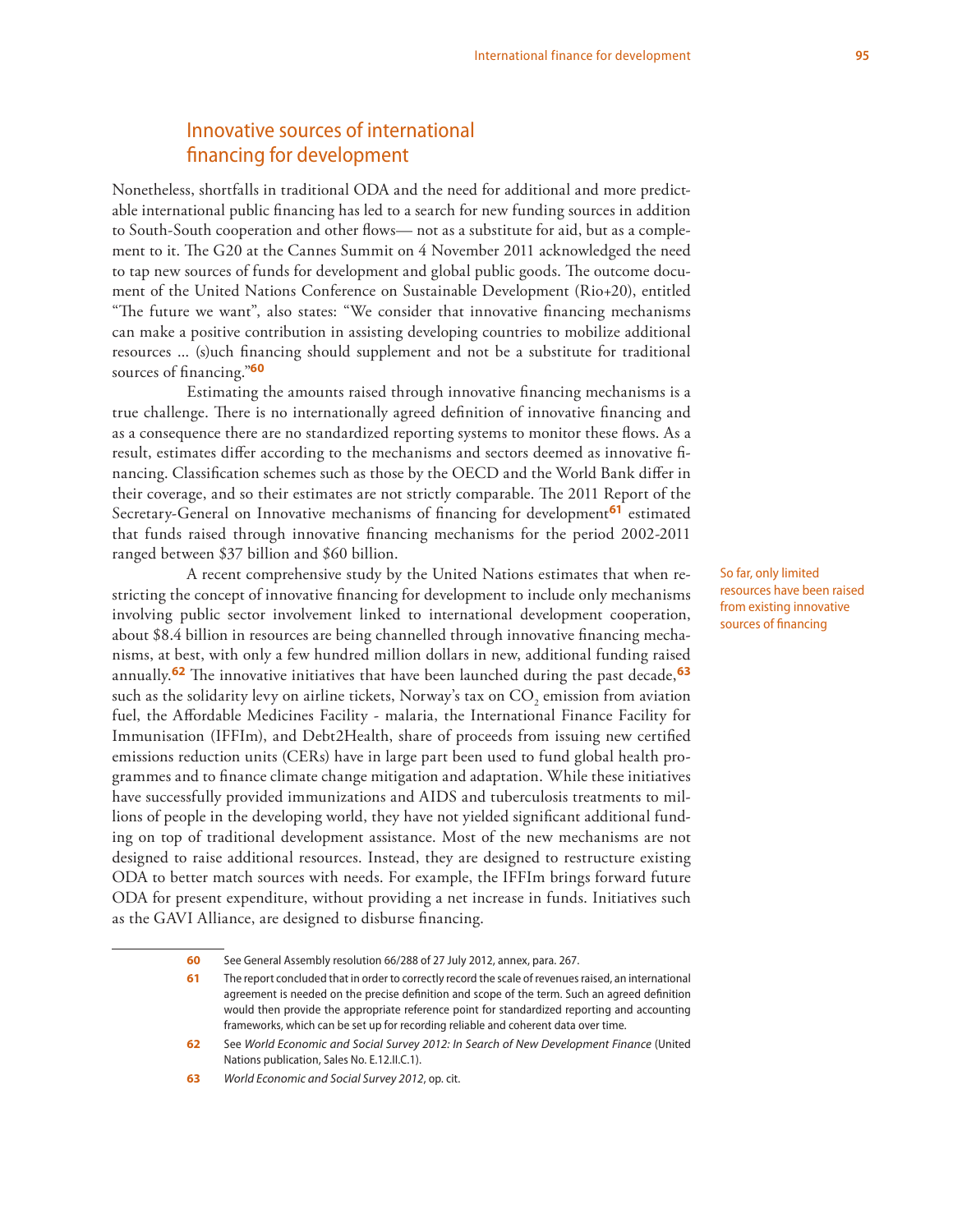As discussed in the *World Economic and Social Survey 2012*, **<sup>64</sup>** concentrating external resources on particular diseases may skew health sector policies away from national health priorities. There is a risk that the global focus on communicable diseases does not coincide with national concerns about other diseases, the development of effective and equitable health systems, and efforts to deal with broader determinants of health (such as food security, nutrition and diet, water and sanitation, and living and working environments). The Leading Group Task Force on Innovative Financing for Health**<sup>65</sup>** recommended following aid effectiveness principles of country ownership in identifying health priorities within comprehensive national health strategies and plans, as well as investigating on possibilities to support comprehensive national health strategies and plans through resources raised by innovative financing mechanisms, channelled through country systems where the conditions are in place.

The Finnish Presidency of the Leading Group on Innovative Financing for Development announced in September 2012 that it is planning to work on clarifying and seeking common understanding of the concept of innovative financing mechanisms and its relationship to official development assistance, as part of the financing for development agenda. **<sup>66</sup>** An internationally agreed definition will be an important step towards a consistent reporting system that will deliver reliable data on the volume and scale of innovative finance. An agreed definition will also be key in future evaluations of the total volume of resources for development in terms of judging whether new funds are in fact additional to existing ODA, and determining the contribution and effectiveness of innovative financing to meet development objectives.

Innovative mechanisms with larger fundraising potential include international taxes on financial transactions and on carbon emissions, and the use of IMF's Special Drawing Rights (SDRs). Around \$400 billion to \$450 billion per year could be raised through a combination of mechanisms. For instance, the *World Economic and Social Survey 2012* estimates that a tiny tax of 0.005 per cent on major currency foreignexchange transactions (dollar, euro, yen and sterling) would generate \$40 billion in additional development resources annually, while broader taxes on financial transactions such as trades, bonds and derivatives could yield between \$15 billion and \$75 billion. The proposed EU financial transaction tax is estimated to raise \$75 billion per year, although little, if any, would be for development purposes. A tax of \$25 per ton of  $\mathrm{CO}_2$  emissions by developed countries could raise \$250 billion in revenues for international climate financing. Proposals for annual issuance of additional SDRs and/or leveraging idle SDRs could yield at least \$100 billion (Box III.4).**<sup>67</sup>**

Each of these options is technically feasible and economically sensible. Realizing their potential, however, will require international agreement and political will. As with existing mechanisms, efforts are needed to ensure that resources raised through new mechanisms are stable, aligned to recipient countries' development strategies, and that delivery is consistent with recipient countries' priorities and systems.

**64** *World Economic and Social Survey 2012*, op. cit.

- **65** Leading Group, "Recommendations task force on innovative financing for health", available from http://leadinggroup.org/IMG/pdf/Recommendations\_TFFIS\_for\_Madrid\_En\_.pdf.
- **66** Message of the Finnish Presidency to the Leading Group members, 28 September 2012, available from http://leadinggroup.org/article1112.html (accessed on 9 October 2012).
- **67** *World Economic and Social Survey 2012: In Search of New Development Finance*, op. cit., table O.1.

International taxes on financial transactions and carbon, and the use of Special Drawing Rights, have large potential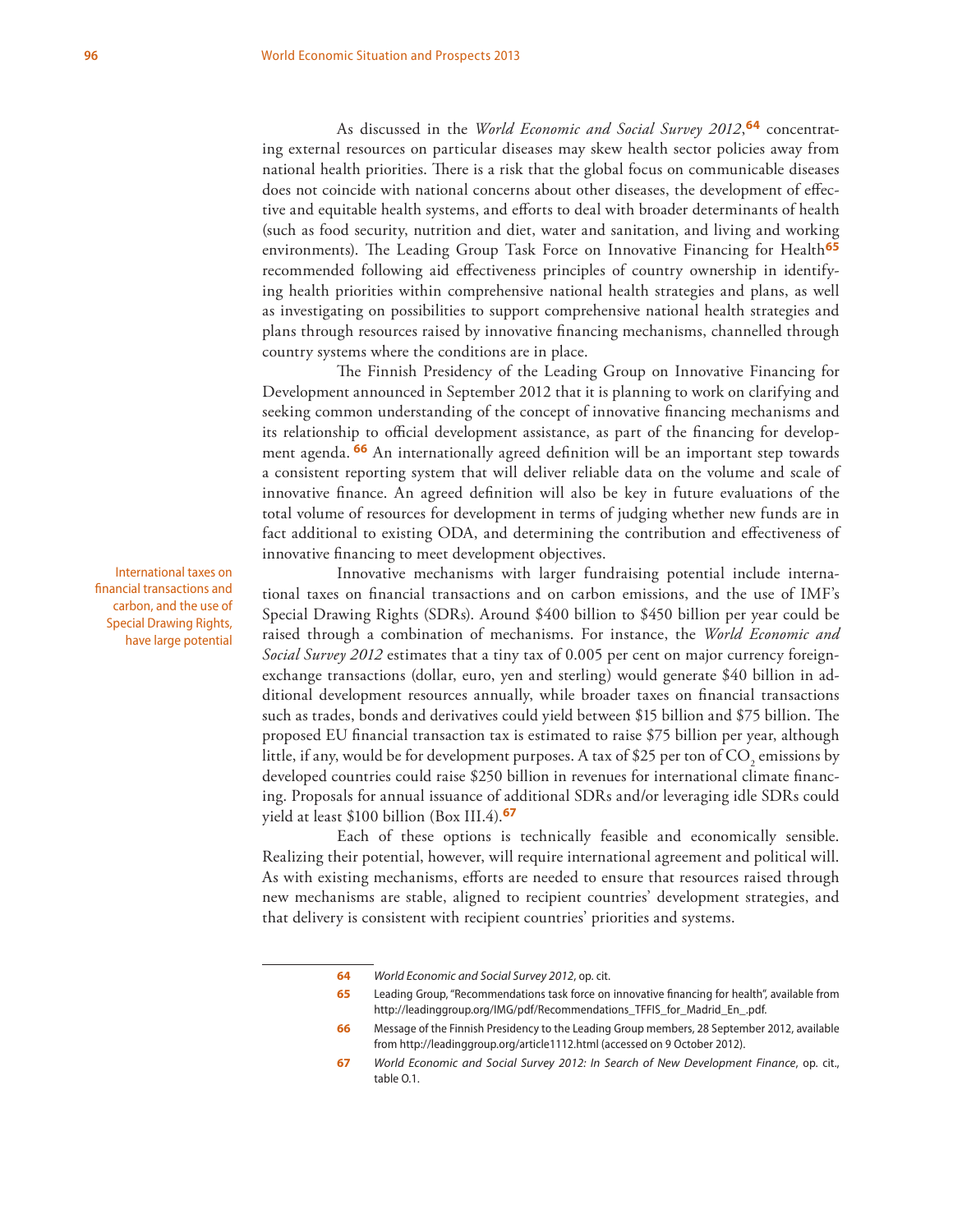#### **SDRs for development finance?**

One potential innovative source of development finance is through the Special Drawing Rights (SDRs) of the IMF. It is important to separate the possible development financing functions of SDRs allocated to developed countries from their role in increasing the reserves of developing countries. There are two types of proposals for using SDRs for development purposes, as presented in the *World Economic and Social Survey 2012*. **a** The first is based on new annual issues, with the SDR allocations favouring developing countries. The proposed additional collective insurance would reduce the need for developing countries to accumulate reserves from their own resources, thus potentially freeing up space for enhanced developmental investments. Note that while this mechanism should help increase global stability, it only indirectly contributes to enhancing existing pools of development finance.

The second proposal leverages developed country allocations for development financing by floating bonds backed by SDRs, rather than by spending the SDRs directly. This more direct channel would leverage the "idle" SDR allocations held by developed and emerging economies with abundant official reserves. Idle SDRs jumped from approximately SDR13 billion to almost SDR200 billion (\$320 billion) after the issuance of SDR250 billion in 2009 (figure). Using a conservative estimate, around \$150 billion of existing idle reserves could be utilized to purchase bonds.**b** If combined with new allocations of between 150 billion and 250 billion in SDRs every year, amounts in that order may be usable for financing long-term development on an annual basis.

An alternative would be to create "trust funds" to leverage SDRs. In this proposal, \$100 billion in "SDR equity" could be used to back issuance of \$1 trillion in bonds, using a leverage ratio of 10 to 1. Assuming a 10-year maturity, this would provide \$100 billion for development financing per year. This could, for instance, meet the initially agreed needs for climate financing for the Green Climate Fund. A high leverage ratio, however, exposes bond holders to greater risk, thus raising the cost of borrowing. An additional argument against the use of such leverage is that it breaches the original purpose of SDRs, which were created solely for transactions of a purely monetary nature. Leveraging SDRs in such a way as to expose their holders to risks of illiquidity distorts the purpose for which they were created. The viability of the proposal thus depends on how much risk would be involved, and on designing the financial instrument for leveraging SDRs carefully enough to maintain its function as a reserve mechanism. The risks are further limited to the extent that the proposal is restricted to using idle SDRs, which is similar to the existing practice by a fair number of countries of moving excess foreign currency reserves into sovereign wealth funds. These proposals are technically feasible, but international agreements and political will are necessary.

**a** *World Economic and Social Survey 2012*: *In Search of New Development Finance*  (United Nations publication, Sales No. E.12.II.C.1), pp. 31-35.

**b** Bilge Erten and José Antonio Ocampo, "Building a stable and equitable global monetary system", DESA Working Paper, No. ST/ESA/2012/DWP/118 (Department of Economic and Social Affairs of the United Nations Secretariat, August 2012).



#### **Total net undrawn SDRs**

**Source**: IMF International Financial Statistics.

#### **Box III.3**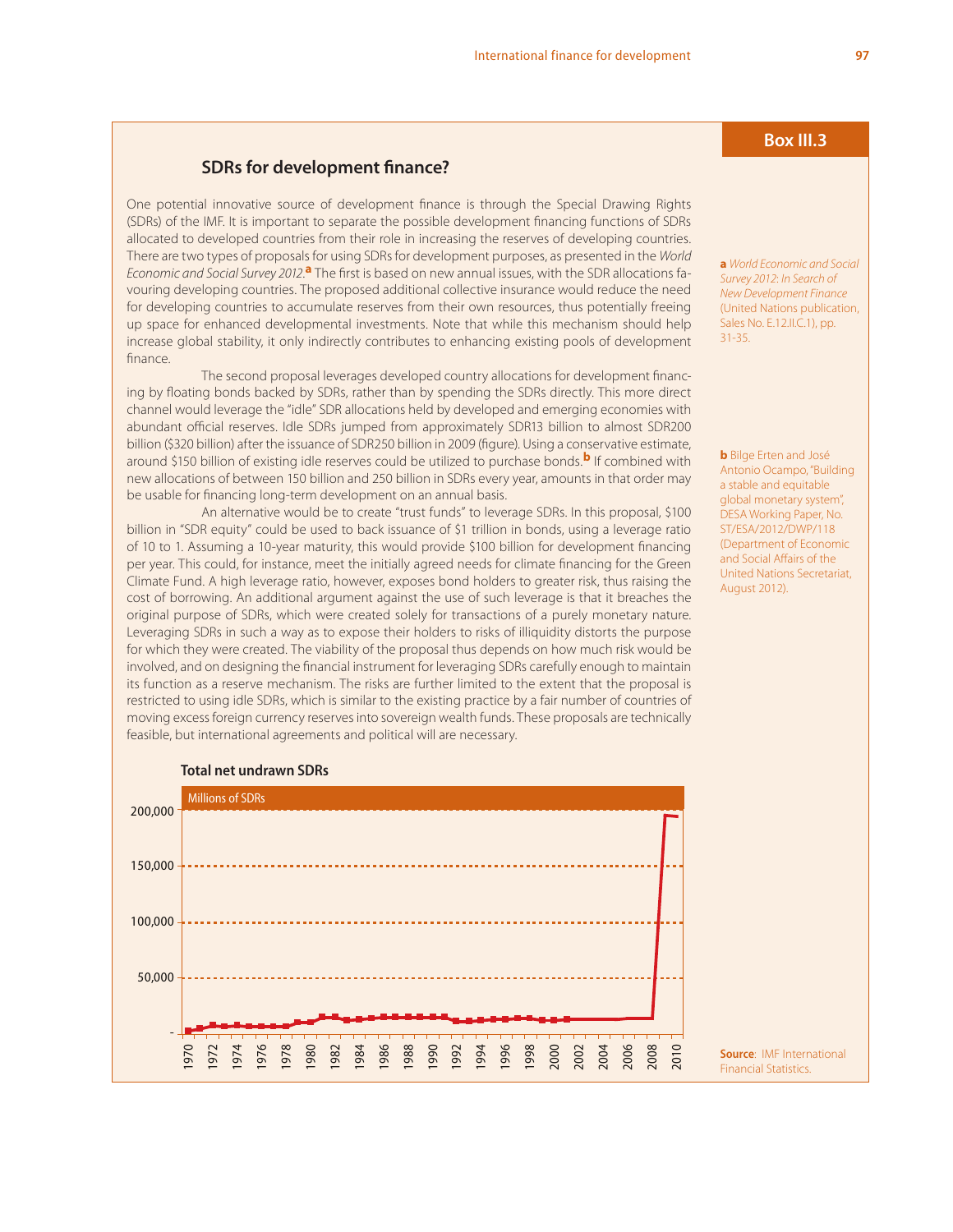The debt situation has improved in developing countries, but vulnerabilities remain

# Debt relief and sustainability

The current debt situation in developing countries does not pose a systemic problem, although vulnerabilities remain in some regions and countries,**68** particularly the Caribbean, where two countries (Grenada and Haiti) were classified as in high risk of debt distress, and four (Dominica, Guyana, St. Lucia and St. Vincent and the Grenadines) were in moderate risk of debt distress as of 9 August 2012.**69** Six countries which had received irrevocable debt relief under the Heavily Indebted Poor Countries (HIPC) Initiative are still in high risk of debt distress, and there is a risk that continued global weakness will worsen debt sustainability in additional countries. As HIPC and multilateral debt relief initiatives are coming to a close, a new international framework for addressing future sovereign debt crises needs to be on the policy agenda.

Gaps in the financial architecture for debt restructuring were manifested in earlier sovereign debt crises in emerging markets and developing countries. For debtors, solutions have often been accompanied by undue lags and, for the most part, have provided too little relief, often leading to future debt restructurings, jeopardizing the resumption of growth and prospects for keeping debt sustainable. Concerns remain that efforts to reform the architecture have been insufficient and inadequate.

The euro area sovereign debt crisis has brought many of these issues to the fore even more forcefully. The rescue packages by the official sector, including the IMF, are unprecedented in history, putting considerable strains on the balance sheets of the public sector. The incremental policy response has yet to ensure a definite and timely end for the crisis, endangering the global economic recovery and the stability of the global financial sector. Moreover, there are concerns that such actions may also generate moral hazard. In debt restructurings this has been shown to lead to sovereign debtors deferring adjustments, to international lenders inadequately pricing risk, and to negotiations leading to lower debt write-offs, thereby postponing rather than solving the underlying problems of the sovereign debtor.

Given these and related issues, it is time to consider alternatives to ad hoc resolutions to sovereign debt crises. There are several options going forward with proposals ranging from those under the voluntary and contractual approach, such as ex ante structures and frameworks for creditor committees, to a statutory approach, or in-between solutions such as the setting up of a Sovereign Debt Forum, which would be a neutral organization with broad participation from debtors, private creditors and multilateral institutions. The lack of a mechanism to restructure sovereign debt in a fair and efficient manner contributes to global risks, threatening financing for development and adding to pressures on countries to build reserves, and thereby contributing to global imbalances.**<sup>70</sup>**

# **Financing for long-term sustainable global development**

In summary, the international financial system continues to be plagued by volatility and incentives to short-term behaviour. Volatile capital flows may result in higher volatility of

New forms of managing sovereign debt crises should be considered

**<sup>68</sup>** *MDG Gap Task Force Report 2012*, op. cit.

**<sup>69</sup>** IMF, "List of LIC DSAs for PGRT-Eligible Countries, as of 9 August 2012".

**<sup>70</sup>** See "Principles on sovereign lending and borrowing*:* UNCTAD kick starts endorsement process"**,** UNCTAD Information Note, 23 April 2012, available from http://unctad.org/en/pages/ InformationNoteDetails.aspx?OriginalVersionID=20.